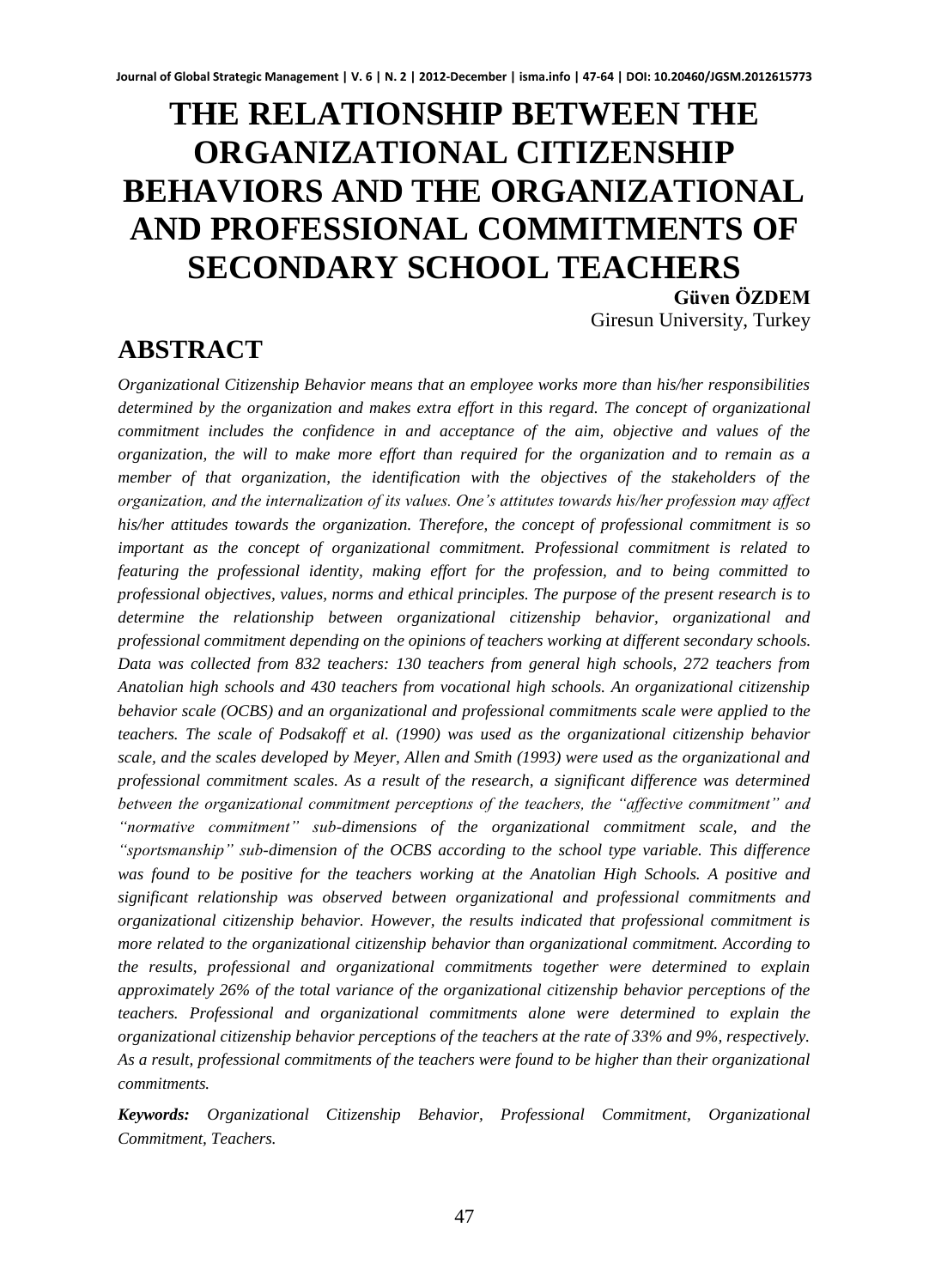## **INTRODUCTION**

Teachers are one of the most important factors increasing the efficiency and effectivity of education organizations. Therefore, studies examining the attitudes of teachers towards the organizations they work in order to improve their performances should be conducted. Concepts such as organizational citizenship behavior, professional and organizational commitments were stated to be important variables in improving the performances of the workers in the literature. The present research examined the relationship between the organizational citizenship behaviors, organizational and professional commitments of the teachers working at different secondary schools depending on their opinions in this regard. Organizational citizenship behavior among the workers in organizations contributes to the efficiency of the workers and the management, the use of the sources more efficiently, the activities and coordination of the working groups, the ability of the organization to keep and attract the most efficient workers, the institutional commitment, the sustainability of the performance of the organization, and to the adaptation of the organization to environmental changes (Cohen and Vigoda, 2000: 596).

## Organizational Citizenship Behavior

The concept of organizational citizenship behavior (OCB) was started to be commonly used in the literature regarding management and organization in 1980s. The concept of OCB was first introduced by D. W. Organ and T. S. Bateman in the  $42<sup>nd</sup>$  National Management Conference in 1982 and in their study "Job Satisfaction and the Good Soldier: The Relationship Between Affect and Employee Citizenship" in 1983, and then by C. A. Smith, D. W. Organ and J. P. Near in their article "Organizational Citizenship Behavior: Its Nature and Antecedents" (Podsakoff, MacKenzie, Paine and Bachrach, 2000: 513).

The most comprehensive explanation of the concept of OCB was presented by Organ, which has been considered to be the widely accepted definition in the field of management sciences. According to Organ (1988: 4), organizational citizenship behavior means that an individual works more than his/her responsibilities beyond the standards and job descriptions determined by the organization and makes extra voluntary effort in this regard (effort which was not included and defined in the official reward system of the organization). OCB is that an employee accomplishes more beyond his/her responsibilities (Greenberg and Baron, 2000: 212) and makes more effort on behalf of the organization (Yılmaz and Çokluk-Bökeoğlu, 2008). The concept of organizational citizenship behavior is also related to the organizational performance. Podsakoff, Blume, Whiting and Podsakoff (2009) stated that OCB is highly important in encouraging the organizational performances of the workers. Moreover, according to Peelle (2007), OCB is an individual behavior which plays an important role in the efficiency and effectivity of the organization. Somech and Drach-Zahavy (2004: 282) highlighted three main aspects of OCB: OCB is based on a volunteer basis, contributes to the organization and has a multi-dimensional structure.

The concept of organizational citizenship is also stated within the context of pro-social behaviors in the literature. Pro-social behaviors are the behaviors of the organization members towards enabling peace among individuals, groups or within the organization that they interact while performing their duties. Pro-social behaviors are very comprehensive; pro-social behaviors of organizational functionality are divided into two group: extra role behaviors and defined role behaviors. Organizational citizenship behaviors are extra role behaviors in this regard (Brief and Motowidlo, 1986; İrmiş and Gök, 2008; Mackenzie, Podsakoff and Podsakoff, 2011: 560).

The following points were determined be in common regarding the definitions of organizational citizenship in the literature; OCB is not directly related to the reward system in the organization, does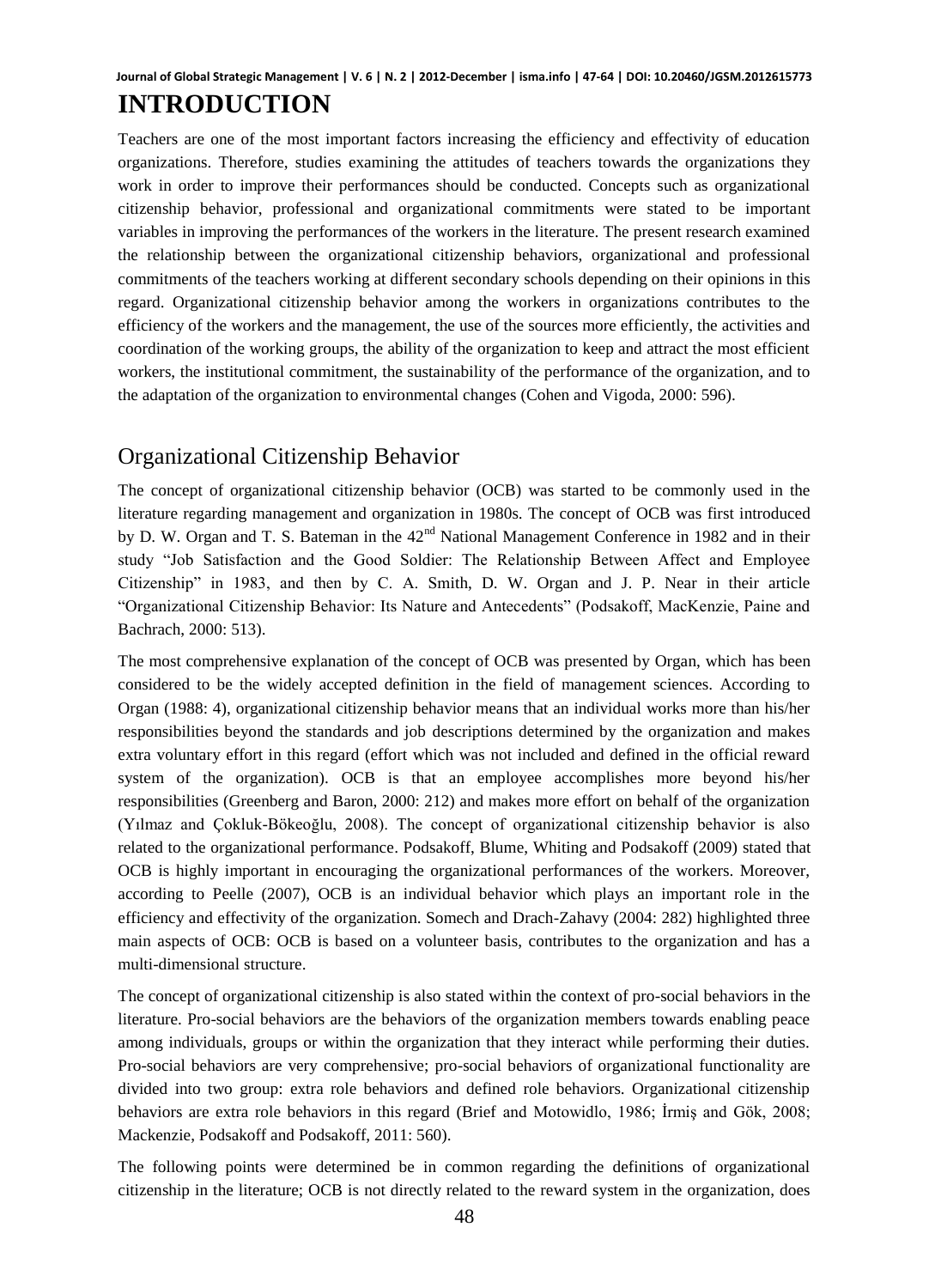not require punishment when an individual does not perform it, is not stated in the job and duty descriptions where the workers makes more effort than expected beyond their responsibilities.

The five-dimensional classification of Organ (1988) in the field of organizational citizenship behavior which was developed depending on the responsibilities resulting from being a civil citizen (altruism, conscientiousness, courtesy, civic virtue, and sportsmanship) is the most commonly used classification in the literature. The Table 1 presents the definitions and the relevant examples regarding each dimension of organizational citizenship behavior developed by Organ (Organ, 1988; Podsakoff, MacKenzie, Paine and Bachrach, 2000; Bolat, Bolat and Seymen, 2009: 218; Somech and Drach, 2004; Güven, 2006).

| <b>OCB Dimensions</b>    | <b>DEFINITIONS</b>                                                                                                                                                                                                                                                                                                       | <b>EXAMPLES</b>                                                                                                                                                                                                                                                                                                                                                     |
|--------------------------|--------------------------------------------------------------------------------------------------------------------------------------------------------------------------------------------------------------------------------------------------------------------------------------------------------------------------|---------------------------------------------------------------------------------------------------------------------------------------------------------------------------------------------------------------------------------------------------------------------------------------------------------------------------------------------------------------------|
| <b>ALTRUISM</b>          | Includes all voluntary behaviors aiming to<br>help the other members of the organization<br>gratuitously in case of a problem or while<br>performing a duty.                                                                                                                                                             | Helping a new worker so that s/he can easily<br>adapt to the work, helping a co-worker<br>having a heavy work load, helping other<br>workers use the equipment, prepare<br>presentations, comprehend the usage of a<br>computer program, undertakes the duty of a<br>co-worker in case that s/he gets sick etc.                                                     |
| <b>CONSCIENTIOUSNESS</b> | Includes a behavior beyond one's<br>responsibilities. It means that an employee<br>makes extra voluntary effort to contribute to<br>the functionality of the organization.                                                                                                                                               | Coming work at an early hour, leaving the<br>workplace at a late hour, a low level of<br>discontinuation, avoiding long and<br>unnecessary breaks, continuing working in<br>case that the work that has to be done is not<br>finished in the working hours, completing<br>the duties before the due-date, attending the<br>intra-organizational meetings regularly. |
| <b>COURTESY</b>          | Includes the positive behaviors of the<br>members who continuously interact with each<br>other because of their duties and gets affected<br>by the decisions and duties of each other.<br>These behaviors are based on the principle of<br>informing others previously on the act or<br>decision that might affect them. | Informing others on the work schedule<br>when necessary, informing and reminding<br>others previously on the decisions that<br>might affect them, asking for the opinions of<br>other workers who get affected by his/her<br>decisions.                                                                                                                             |
| <b>CIVIC VIRTUE</b>      | Includes a responsible and structural<br>participation in the political process of the<br>organization. It is the constructive<br>intervention within the political life of the<br>organization.                                                                                                                         | Contributing to the reputation of the<br>organization, observing the opportunities<br>and threats regarding the organization,<br>improving and renewing him/herself more<br>than the others, following the developments<br>in the field, following the changes in the<br>organization closely.                                                                      |
| <b>SPORTSMANSHIP</b>     | Includes avoidance from negative behaviors<br>that might result in a tension among the<br>members and maintainence of his/her positive<br>mood in case of difficulties or losses while<br>performing a duty.                                                                                                             | Being tolerant towards the stress and<br>difficulties caused by the job, not<br>complaining about the people disturbing<br>him/her, maintaining the positive attitude<br>when problems occur, adopting a positive<br>attitude towards the negative situations, not<br>exaggerating the problems.                                                                    |

**Table 1. Dimensions of Organizational Citizenship Behavior** 

OCB, which is described as acting in cooperation with other workers, helping them perform their duties, acting in a kind manner towards others and making extra efforts beyond their responsibilities, makes the organization an attractive workplace, thus increasing the loyalty and commitment to it. Therefore, the concepts of organizational and professional commitment may be explained in relation to organizational citizenship behavior. In the following section of the study, the concepts of organizational and professional commitment are explained.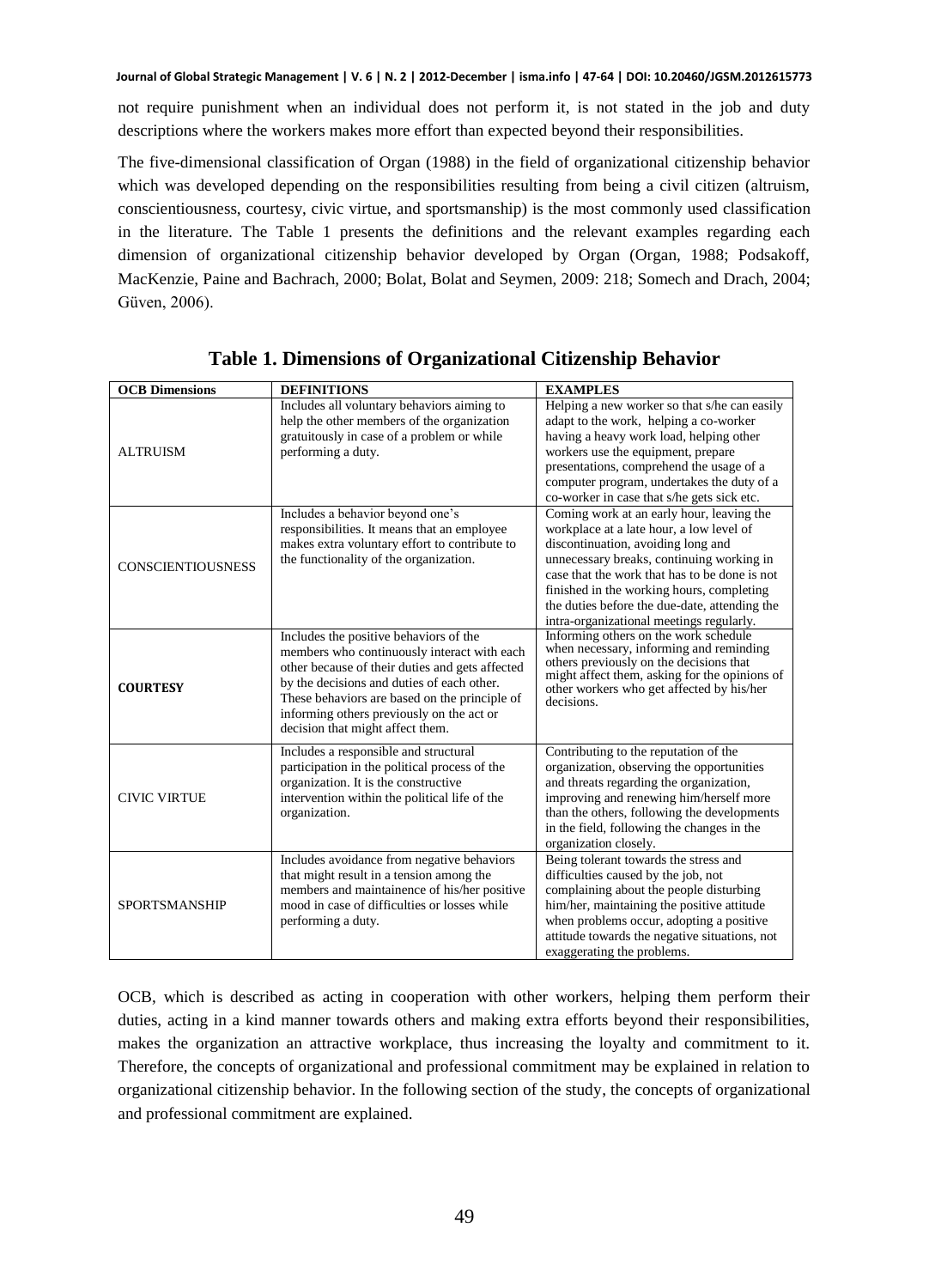### Organizational and Professional Commitments

The fact that organizations survive relates to whether they have different and qualified human resources having creative values. The issue of organizational commitment was observed to be given more priority among the studies conducted in order to keep the successful workers in the literature.

The concept of organizational commitment is an important factor for the workers to adopt the objectives of the organization, want to continue working at that organization, participate in the management and activities of the organization, and to have a creative and innovative attitude for the organization (Durna and Eren, 2005). Allen and Meyer (1990) described the concept of organizational commitment as a psychological state reflecting the relationship between the worker and the organization and resulting in the decision to continue working at that organization; and evaluated the concept to be the psychological approach of the worker towards the organization. Luthans (1995) and Mowday, Steers and Porter (1979: 224) described organization commitment as believing and adopting the objectives and values of the organization, working more than required in order to realize the objectives of the organization and wanting to continue working in that organization and to be a member.

Organizational commitment is that an individual commits to the objectives and values of the organization on a biasedand effective basis (Balay, 2000: 3), works for the organization on a loyal basis, behaves on a self-sacrificing basis, devotes him/herself to the organization (Eren, 2010: 555) and feels him/herself as a part of that organization (Bolat and Bolat, 2008). Organizational commitment is identifying with the senior management, customers, unions and various stakeholders regarding the organization (Reichers, 1985: 468), defining themselves with the objectives of the organization, making extra voluntary effort on behalf of the organization, participating in the decision-making processes and internalizing the values of the management (Bayraktaroğlu et al., 2009: 554).

Examining all the conceptual definitions of organizational commitment, it is seen that the concept of organizational commitment includes the confidence in and acceptance of the aim, objective and values of the organization, the will to make more effort than required for the organization and to remain as a member of that organization, the identification with the objectives of the stakeholders of the organization, and the internalization of its values.

The concept of organizational commitment is conceptualized and classified in various ways in the literature. Organizational commitment is generally classified in terms of attitudinal, behavioral or multi-dimensional approaches (Celep, 2000; Özutku, 2008; Kardeş, 2009; Bakkshi, Sharma and Kumar, 2011: 79). The present study was based on the organizational commitment classification developed by Allen and Meyer (1990, 1991 and 1997) which includes affective, continuance and normative dimensions.

*Affective commitment* means that the individuals identify themselves with the organization, are happy to be a member of it and are strongly committed to it. Affective commitment is also defined as the will of the workers to continue working at that organization on an affective and volunteer basis. Workers having such a commitment to their organizations keep working there because they "want to", not because they "have to".

*Continuance commitment* means that the workers cannot take the risk to quit their jobs as they realize the cost of giving up the opportunities such as wage, pension rights and profit sharing. The fact that the worker keeps working at the present organization as there are no alternative job opportunities and s/he will experience difficulties in transferring his/her basic skills to another organization constitutes continuance commitment. Such commitment is also called as rational commitment, which means continuing being a member of that organization as leaving would cost high (Balay, 2000: 21).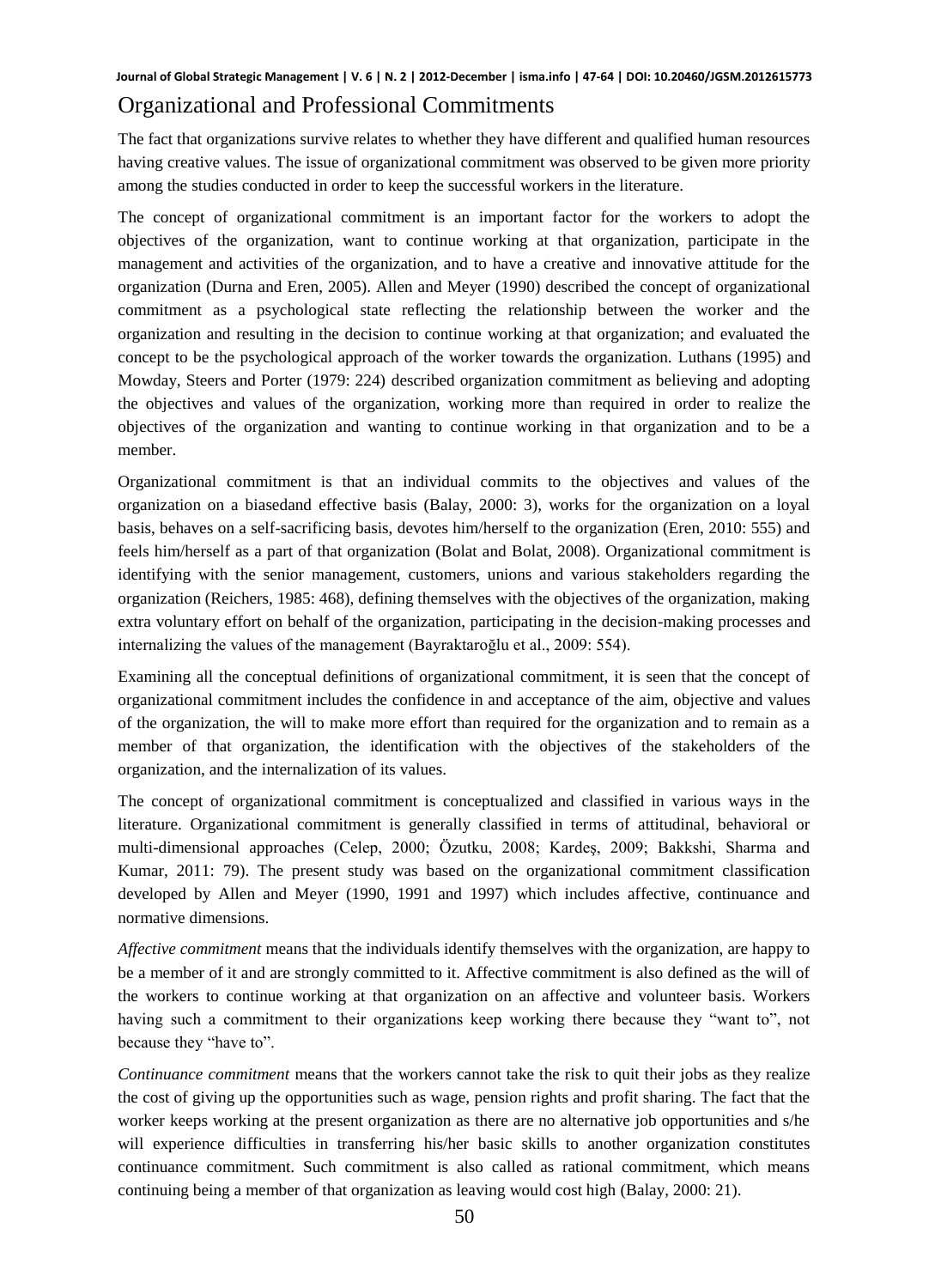*Normative commitment* means that the workers feel committed to the organization and believe they should not quit their jobs because of the work ethic. This commitment is explained as the condition to continue working at the present organization because of working and some social norms feeling pressure and guilt. Workers with high normative commitment consider working at the organization to be their duty, and continuing working at the organization to be a proper behavior and an obligation because of their personal values and the ideologies causing this obligation.

Affective, continuance and normative commitments may be evaluated on an axis of desire, necessity and obligation. Workers having high affective, continuance or normative commitment to the organization tend to continue working as they feel "desire", "necessity" and "obligation", respectively (Meyer, Allen and Smith, 1993; Durna and Eren, 2005).

Another concept parallel to organizational commitment in the literature is the concept of professional commitment. One's attitutes towards his/her profession may affect his/her attitudes towards the organization. An individual may be committed to his/her profession, but not to the organization (Ceylan and Bayram, 2006: 107). Professional commitment is a concept which is related to featuring the professional identity, making effort for the profession and being committed to professional objectives, values, norms and ethical principles (Aranya and Ferris, 1984: 3; Lachman and Aranya, 1986: 229; Bergmann et al., 2000: 17 as cited in: Özer and Uyar, 2010), to the psychological relationship one developes with his/her profession and one's affective reaction towards his/her profession (Meyer, Allen and Smith, 1993), to identifying with the profession (Güney, 2004: 167), to the level of importance of one's profession in his/her life as a result of the study s/he conducted in order to acquire certain skills and experiences, and to whether the profession has a central role in one's life (Baysal and Paksoy, 1999: 10).

Meyer and Allen (1991), who developed the three-dimensional organizational commitment model (affective, continuance and normative commitments), stated that professional commitment has a multidimensional structure, and defined such commitment as the affective, continuance and normative commitments of an individual to his/her profession (Blau, 2001: 280). Affective, continuance and normative commitments to one's profession indicate identifying him/herself with the profession and working willingly, committing him/herself to the profession as quitting the job costs high and as s/he has made many investment in the profession, and feeling responsible and obliged to continue working at the organization, respectively (Meyer, Allen and Smith, 1993).

## The Relationship Between Organizational Citizenship Behavior, Organizational Commitment and Professional Commitment

The main point of view of the research is that OCB is shaped by the workers' organizational and professional commitments. OCB means that the worker makes extra voluntary effort, while commitment means that the worker gives his/her energy and time besides making extra effort in order to achieve the objectives of the organization. Therefore, organizational and professional commitment is another factor affecting the organizational citizenship behaviors of the workers. Workers who developed organizational and professional commitments are more likely to perform OCB compared to the ones that did not (Aydoğan, 2010: 294). Workers commit to their organizations on account of the opportunities they are offered, and this commitment becomes organizational citizenship behavior in time which contributes to the organization itself (Bolat and Bolat, 2008).

A significant relationship was found between these two variables in most of the studies about organizational citizenship behavior and commitment behavior (Bogler and Somech, 2004; Feather and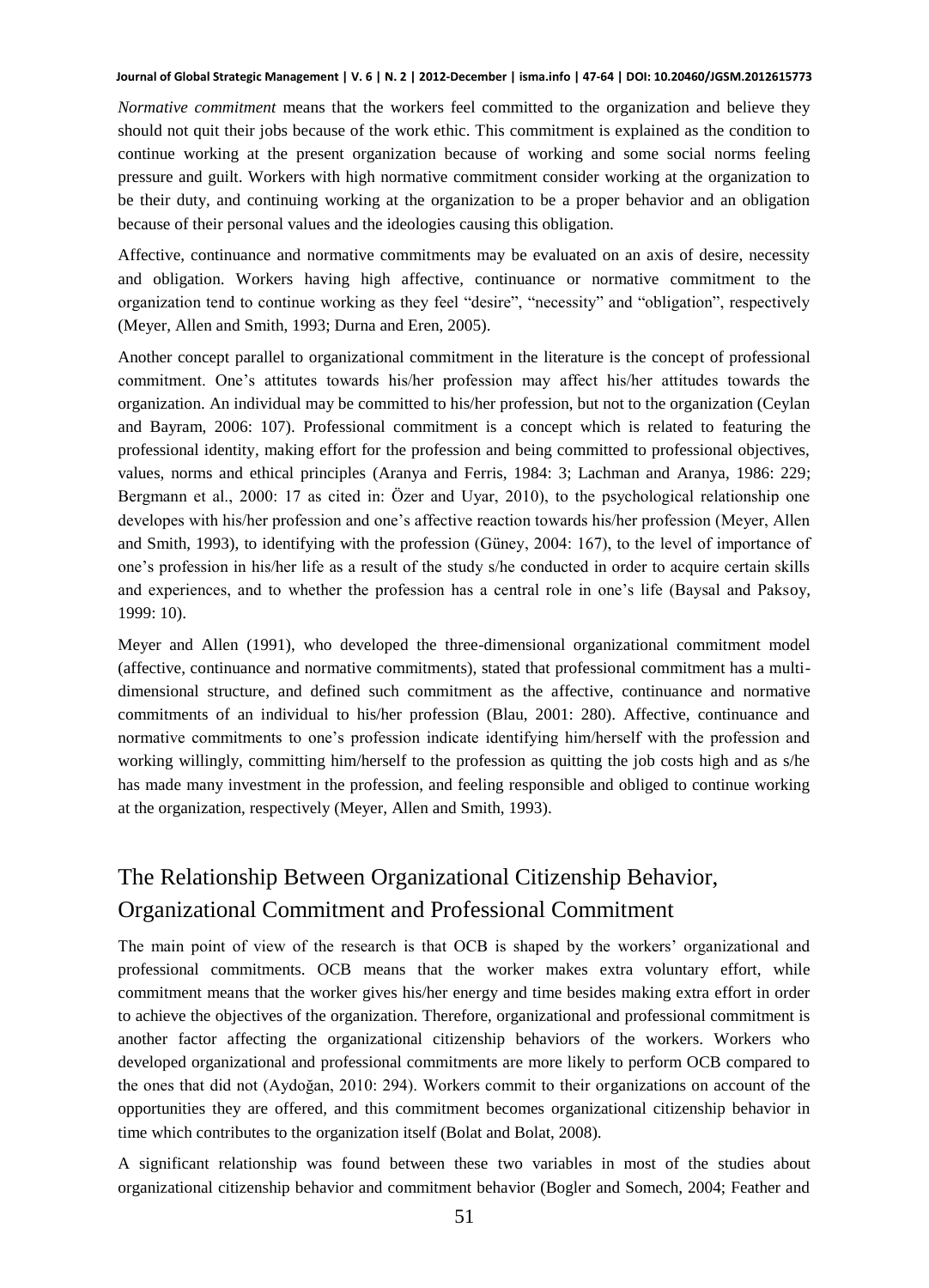Rauter, 2004; Nguni, Sleegers and Denesen, 2006; Bolat and Bolat, 2008; Yılmaz and Bökeoğlu, 2008; Bakhshi, Sharma and Kumar, 2011; Çetin, 2011), while some studies did not conclude such a relationship between OCB and commitment (Tansky, 1993; Fenton, 2004; Mercan, 2006). OCB was found to have a both positive and negative relationship with some dimensions of organizational commitment. Shore and Wayne (1993) determined a positive and negative correlation between OCB and the organizational commitment sub-dimensions affective commitment and continuance commitment, respectively (Akt: Çetin, 2004).

There have been some researches concerning the concept of organizational citizenship behavior in education sciences in the literature; however, only a few studies examined organizational citizenship behavior in relation to other variables.

Studies conducted in Turkey in education sciences examined the relationship between organizational citizenship behavior and certain variables. These variables included *organizational justice* (Polat and Celep, 2008; Baş and Şentürk, 2011); *organizational commitment* (Mercan, 2006; Özcan, 2008; Yılmaz and Bökeoğlu, 2008); *organizational values* (Özdemir, 2010); *organizational confidence* (Polat and Celep, 2008; Yılmaz, 2009; Yücel and Samancı Kalaycı, 2009; Baş and Şentürk, 2011); *organizational identification* (Özcan, 2008); *organizational health* (Buluç, 2008); *organizational alienation* (Mercan, 2006); *lidership behaviors* (Oğuz, 2011); *focus of control* (Terzi, 2011); *personality traits* (Yücel and Kaynak, 2008) and *bureaucratization* (Karaman, Yücel and Dönder, 2008).

On the other hand, as for foreign studies, Fenton Le Share (2004) examined the relationship between organizational citizenship, job satisfaction and organizational commitment of secondary school teachers, McKenzie (2011) examined the relationship between organizational confidence and organizational citizenship behaviors of elementary school teachers; Nguni, Sleegers and Denesen (2006) examined the relationship between leadership styles and job satisfaction, organizational commitment and organizational citizenship behavior of the teachers; and Cohen (2006) examined the relationship between multiple commitments (organizational and professional commitments) and organizational citizenship behavior.

Although there are studies examining the relationship between organizational citizenship behavior and certain variables in the literature, only a few studies examined the relationship between organizational citizenship behavior and organizational and professional commitments in the education sciences literature. Therefore, this study is important for the education sciences literature in that it examined the relationship between organizational citizenship behavior and organizational and professional commitments depending on the opinions of teachers working at different secondary schools.

## The Aim of the Research

The aim of the present research is to determine the relationship between organizational citizenship behavior and organizational and professional commitments depending on the opinions of teachers working at different secondary schools. For this purpose, answers were seeked to the following questions:

1.Is there a significant difference between organizational citizenship behavior, organizational and professional commitments in terms of the school type?

2. Is there a significant relationship between organizational citizenship behavior and the subdimensions of organizational and professional commitments?

3.Do the perceptions of the secondary school teachers regarding the organizational and professional commitments significantly predict their organizational citizenship behaviors?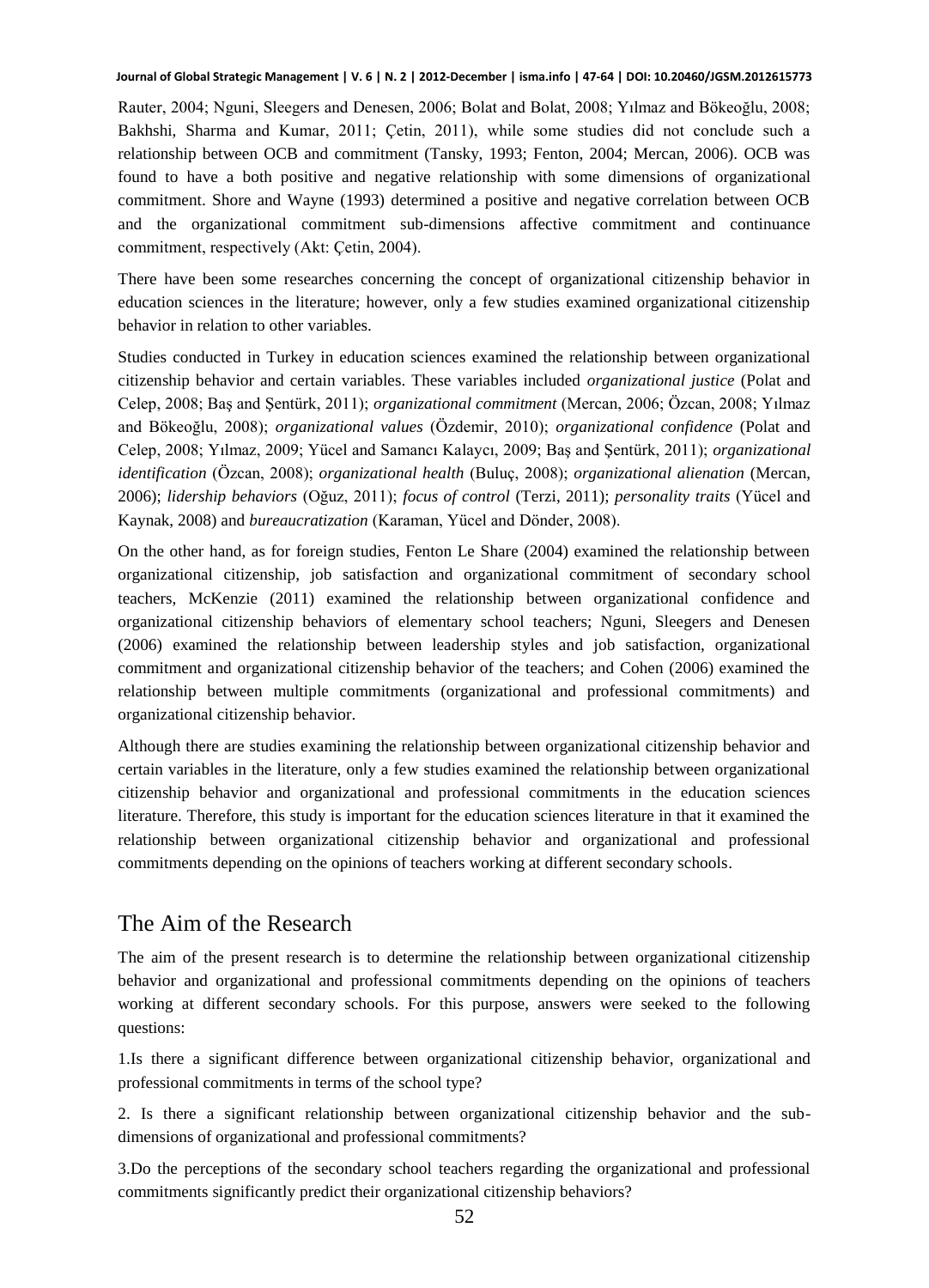## **METHOD**

This study aimed to determine the organizational citizenship behaviors of secondary school teachers depending on their opinions on organizational and professional commitments according to the screening model.

### Universe and Sample

Teachers working at the public secondary schools in Giresun in the 2010-2011 academic year constituted the universe of the research. According to the statistical data of 2010-2011 academic year obtained from Giresun Provincial Directorate for National Education, 1001 teachers was working at secondary schools in Giresun (including the districts). Among these, 160 teachers were working at general high schools, 299 teachers were working at Anatolian high schools and 542 teachers were working at vocational high schools. Data was collected from 832 teachers: 130 teachers from general high schools, 272 teachers from Anatolian high schools and 430 teachers from vocational high schools. No sample was chosen as the study was considered to reflect the universe. The ratio of the teachers participating in the study to the universe was 83%. Demographic characteristics of the teachers participating in the study were shown in Table 2.

| Variable               |                   | f   | $\%$ |
|------------------------|-------------------|-----|------|
| Gender                 | Woman             | 270 | 32.5 |
|                        | Man               | 562 | 67.5 |
|                        | Bachelor's Degree | 733 | 88.1 |
| <b>Education Level</b> | Master's Degree   | 87  | 10.5 |
|                        | Other             | 12  | 1.4  |
|                        | 1-5 Years         | 170 | 20.4 |
|                        | 6-10 Years        | 168 | 20.2 |
| Professional Severance | $11-15$ Years     | 180 | 21.6 |
|                        | 16-20 Years       | 148 | 17.8 |
|                        | 21 Years and more | 166 | 20.0 |
|                        | General High      | 130 | 15.6 |
|                        | School            |     |      |
|                        | Anatolian High    | 272 | 32.7 |
| School Type            | School            |     |      |
|                        | Vocational High   | 430 | 51.7 |
|                        | School            |     |      |
|                        | Married           | 645 | 77.5 |
| <b>Marital Status</b>  | Single            | 174 | 20.9 |
|                        | Divorced          | 12  | 1.4  |

**Table 2. Personal Information of the Teachers Participating in the Research** 

According to the table, 67.5% of the participants were men, while 32.5% were women. As for their education levels, 88.1% of the participants had a bachelor's degree, while 21% and 20% had a professional severance of 11-15 years and 6-10 years, and 20% had a professional severance of 21 years or more.

## Data Collection Tool

An organizational citizenship behavior scale and an organizational and professional commitment scales were applied to the teachers. The scale of Podsakoff et al. (1990) was used as the organizational citizenship behavior scale. The scale was a five point Likert scale and consisted of five (altruism, conscientiousness, courtesy, civic virtue, and sportsmanship) sub-dimensions and 24 subject matters.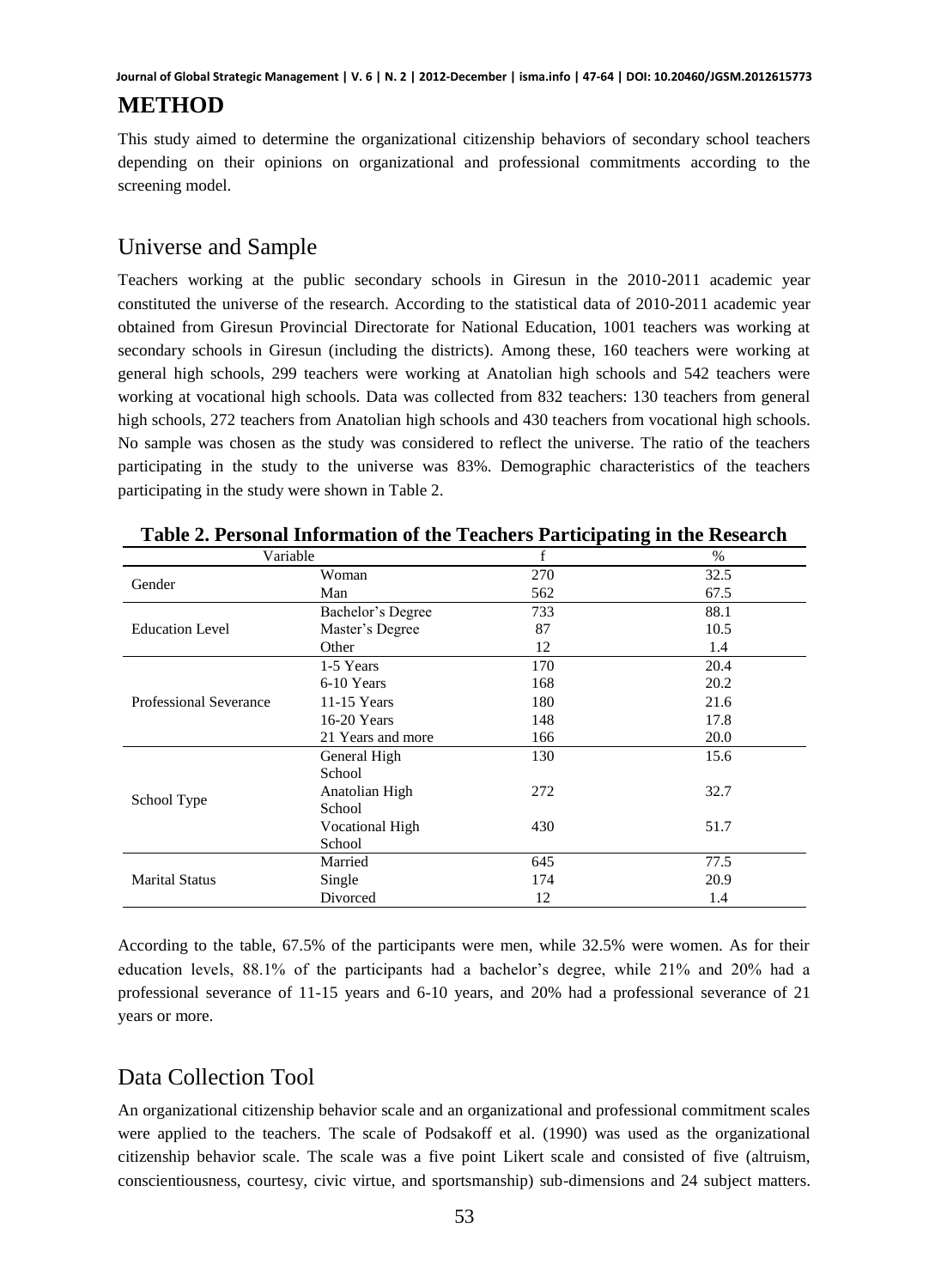The scale was used and translated in previous researches in Turkey (İşbaşı, 2000; Köse, Kartal and Kayalı, 2003; Aslan, 2008). Within the present study, the internal consistency Cronbach Alpha coefficient of the scale was calculated to be .83.

The scales developed by Meyer, Allen and Smith (1993) were used as the organizational and professional commitment scales. These scales were also used in previous researches (Wasti, 2000; Şimşek and Aslan, 2007; Aslan, 2008). The scales were five point Likert scales and consisted of three (affective, continuance and normative) sub-dimensions and 18 subject matters. The internal consistency Cronbach Alpha coefficients of the professional and organizational commitment scales were calculated to be .73 and .67, respectively.

## Data Analysis

Data was obtained through the scales applied to the secondary school teachers in the spring term of the 2010-2011 academic year. The obtained data was analyzed in four processes. Comprehensive explanations regarding these processes were given below:

(1) First process: Data collection tools were graded according to the five point Likert system prior to the statistical analysis.

(2) Second process: Whether the perceptions of the secondary school teachers regarding the organizational citizenship behavior, organizational and professional commitments differ in terms of the school type was examined. One-way analysis of variance (ANOVA) was used in order to compare the data in terms of school types. Then a Tukey-HSD test was used in order to determine the source of the difference for the significant F values.

(3) Third process: The Pearson Product Moment Correlation Analysis was used in order to determine the relationship between the scores obtained through the scales. Correlations between 0.70 and 1.00, 0.69 and 0.30, and 0.29 and below were considered to be "high", "medium" and "low", respectively; that is values closer to 0.00 were considered to be irrelevant (Büyüköztürk, 2005).

(4) Fourth process: The Multiple Linear Regression Analysis was used in order to determine how the scores obtained through the professional and organizational commitment scales predict the scores of the organizational citizenship behavior scale. Professional and organizational commitments were considered to be the independent variables, while organizational citizenship behavior was considered to be the dependent variable.

## **FINDINGS**

In this section of the research, the results of the correlation analysis regarding the comparisons of the teachers' perceptions about organizational citizenship behavior, organizational and professional commitments in terms of the school type, and the relationship between organizational citizenship behavior and organizational and professional commitments, and of the regression analysis regarding whether organizational and professional commitments predict organizational citizenship behavior.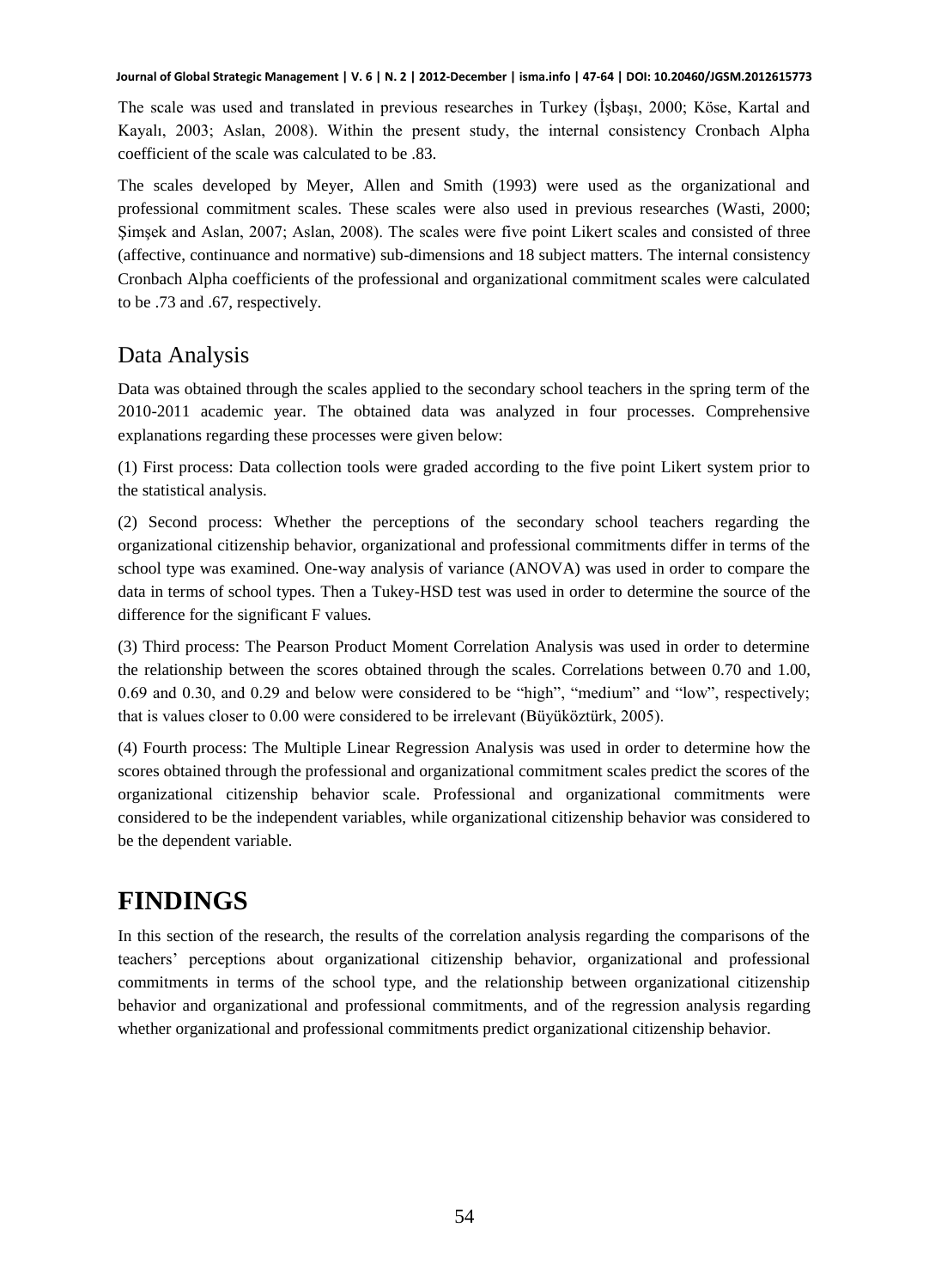Findings Regarding the Comparison of the Teachers' Opinions on Professional and Organizational Commitments and Organizational Citizenship Behavior

### **Table 3. The Comparison of the Teachers' Opinions on Professional and Organizational Commitments and Organizational Citizenship Behavior In Terms of School Type**

| тегшэ ог эсноог турс                     |                           |     |      |      |           |      |                  |                                          |
|------------------------------------------|---------------------------|-----|------|------|-----------|------|------------------|------------------------------------------|
| <b>Scores</b>                            | School Type               | n   | X    | S    | sd        | F    | $\boldsymbol{p}$ | Significant<br>Difference<br>(Tukey HSD) |
| <b>1. PROFESSIONAL</b>                   | 1.General High School     | 127 | 3,72 | 0,50 | 2-818     | 0.24 | .78              |                                          |
|                                          | 2. Anatolian High School  | 268 | 3,72 | 0,50 |           |      |                  |                                          |
| <b>COMMITMENT</b>                        | 3. Vocational High School | 424 | 3,69 | 0,58 |           |      |                  |                                          |
|                                          | 1. General High School    | 130 | 4.22 | 0,82 | $2 - 831$ | 0.61 | .53              | $\overline{\phantom{0}}$                 |
| Affective Professional                   | 2. Anatolian High School  | 272 | 4,30 | 0,74 |           |      |                  |                                          |
| Commitment                               | 3. Vocational High School | 430 | 4,24 | 0,82 |           |      |                  |                                          |
| Continuance Professional                 | 1. General High School    | 130 | 3,39 | 0,78 | 2-831     | 0.04 | .96              |                                          |
| Commitment                               | 2. Anatolian High School  | 272 | 3,36 | 0,87 |           |      |                  |                                          |
|                                          | 3. Vocational High School | 430 | 3,38 | 0,87 |           |      |                  |                                          |
| Normative Professional                   | 1. General High School    | 130 | 3,48 | 0,77 | $2 - 831$ | 0,39 | .67              |                                          |
| Commitment                               | 2. Anatolian High School  | 272 | 3,41 | 0,79 |           |      |                  |                                          |
|                                          | 3. Vocational High School | 430 | 3,40 | 0,90 |           |      |                  |                                          |
|                                          | 1. General High School    | 127 | 3.24 | 0.64 | 2-817     | 4.81 | .00              | $2 - 3$                                  |
| 2. ORGANIZATIONAL<br><b>COMMITMENT</b>   | 2. Anatolian High School  | 269 | 3,28 | 0,63 |           |      |                  |                                          |
|                                          | 3. Vocational High School | 424 | 3,13 | 0,66 |           |      |                  |                                          |
|                                          | 1. General High School    | 130 | 3,74 | 0,94 | 2-831     | 5,88 | .00 <sub>1</sub> | $2 - 3$                                  |
| Affective Organizational                 | 2. Anatolian High School  | 272 | 3,92 | 0,81 |           |      |                  |                                          |
| Commitment                               | 3. Vocational High School | 430 | 3,68 | 0,97 |           |      |                  |                                          |
|                                          | 1. General High School    | 130 | 2,87 | 1,00 | $2 - 831$ | 0.43 | .64              |                                          |
| Continuance Organizational<br>Commitment | 2. Anatolian High School  | 272 | 2,83 | 1,05 |           |      |                  |                                          |
|                                          | 3. Vocational High School | 430 | 2,78 | 1,02 |           |      |                  |                                          |
|                                          | 1. General High School    | 130 | 3,08 | 0,84 | $2 - 831$ | 3,63 | .02              | $2 - 3$                                  |
| Normative Organizational                 | 2. Anatolian High School  | 272 | 3,10 | 0,90 |           |      |                  |                                          |
| Commitment                               | 3. Vocational High School | 430 | 2,93 | 0,91 |           |      |                  |                                          |
| <b>3. ORGANIZATIONAL</b>                 | 1. General High School    | 130 | 3,98 | 0,48 | 2-831     | 2,64 | .07              |                                          |
| <b>CITIZENSHIP</b>                       | 2. Anatolian High School  | 272 | 4,06 | 0,41 |           |      |                  |                                          |
| <b>BEHAVIOR</b>                          | 3. Vocational High School | 430 | 3.99 | 0,45 |           |      |                  |                                          |
|                                          | 1. General High School    | 130 | 4,06 | 0,70 | 2-831     | 1,21 | .29              |                                          |
| Conscientiousness                        | 2. Anatolian High School  | 272 | 4,14 | 0,64 |           |      |                  |                                          |
|                                          | 3. Vocational High School | 430 | 4,06 | 0,65 |           |      |                  |                                          |
|                                          | 1. General High School    | 130 | 3,50 | 0,69 | 2-831     | 5,94 | .00              | $2 - 3$                                  |
| Sportsmanship                            | 2. Anatolian High School  | 272 | 3,67 | 0,69 |           |      |                  |                                          |
|                                          | 3. Vocational High School | 430 | 3,49 | 0,71 |           |      |                  |                                          |
|                                          | 1. General High School    | 130 | 3.89 | 0.78 | $2 - 831$ | 1,75 | .17              | $\overline{\phantom{0}}$                 |
| Civic Virtue                             | 2. Anatolian High School  | 272 | 3,94 | 0,73 |           |      |                  |                                          |
|                                          | 3. Vocational High School | 430 | 3,83 | 0,77 |           |      |                  |                                          |
| Courtesy                                 | 1. General High School    | 130 | 4,41 | 0,64 | $2 - 831$ | 0,53 | .58              |                                          |
|                                          | 2. Anatolian High School  | 272 | 4,47 | 0,54 |           |      |                  |                                          |
|                                          | 3. Vocational High School | 430 | 4,45 | 0,62 |           |      |                  |                                          |
|                                          | 1. General High School    | 130 | 4,05 | 0,76 | $2 - 831$ | 0,21 | .80              |                                          |
| Altruism                                 | 2. Anatolian High School  | 272 | 4,08 | 0,65 |           |      |                  |                                          |
|                                          | 3. Vocational High School | 430 | 4,10 | 0,67 |           |      |                  |                                          |

Significant difference: 0.05

According to Table 3, opinions of the secondary school teachers regarding professional commitment  $[F_{(2-818)}=0,24, p>0.05]$ ; affective professional commitment  $[F_{(2-831)}=0,61, p>0.05]$ ; continuance professional commitment  $[F_{(2-831)}=0,04, p>0.05]$  and normative professional commitment  $[F_{(2-831)}=0,39,$ *p*>.05] did not differ according to the school type.

Participants' opinions regarding organizational commitment was found to differ in total score  $[F_{(2)}]$  $827$  =4,81, *p*<.05]; in the sub-dimensions of affective organizational commitment  $[F_{(2-831)}=5,88, p<.05]$ and normative organizational commitment  $[F_{(2-831)}=3,63, p<0.05]$  in terms of the school type, while they did not differ in the sub-dimension of continuance organizational commitment  $[F<sub>(2-831)</sub>=0,43, p>0.05]$ . As a result of the Tukey-HSD test which was conducted to determine the source of the difference, the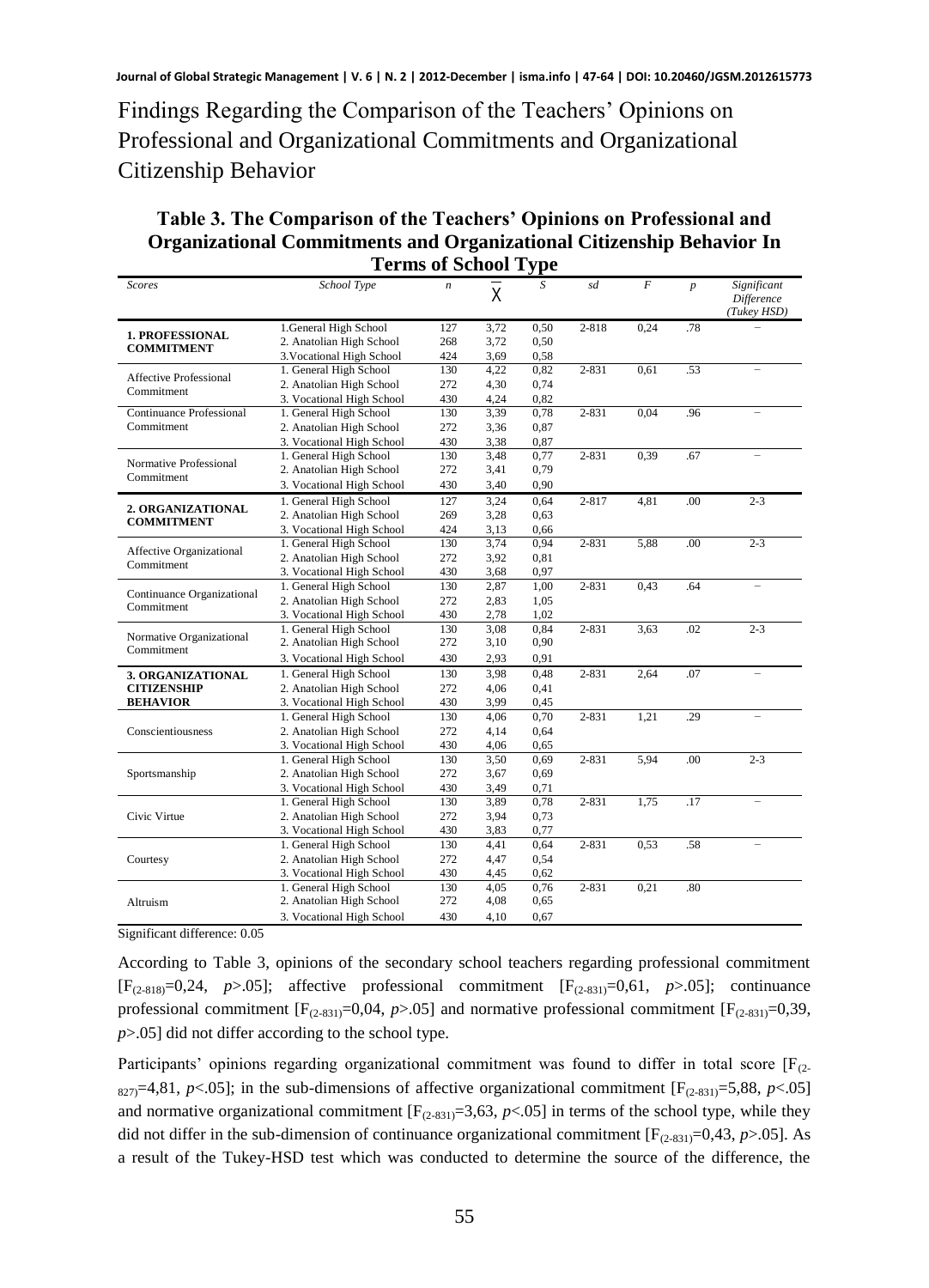difference was observed between the Anatolian high school having the highest mean score and the Vocational high school having the lowest mean score.

Opinions of the teachers regarding organizational citizenship behavior were observed to differ in the sub-dimension of sportsmanship  $[F_{(2,831)}=5,94, p<.05]$  in terms of the school type, and not to differ in total score and other sub-dimensions. The difference in the sub-dimension of sportsmanship was observed between the Anatolian high school having the highest mean score and the Vocational high school having the lowest mean score.

## **Relationships Between Organizational Citizenship Behavior and the Sub-dimensions of Organizational and Professional Commitment**

The Pearson Product Moment Correlation Coefficients calculated to determine the relationships between organizational citizenship behavior and organizational and professional commitments were shown in Table 4.

| Chizensinp Denavior and I rolessional and Organizational Communicities |      |      |         |         |         |                |          |         |         |         |
|------------------------------------------------------------------------|------|------|---------|---------|---------|----------------|----------|---------|---------|---------|
|                                                                        | S    | X    |         | 2       | 3       | $\overline{4}$ | 5        | 6       |         | 8       |
| 1.APC                                                                  | .47  | 2.96 |         |         |         |                |          |         |         |         |
| 2.CONPC                                                                | .90  | 3.60 | $.12**$ |         |         |                |          |         |         |         |
| 3.NPC                                                                  | .82  | 3.41 | $.22**$ | $.30**$ |         |                |          |         |         |         |
| 4.AOC                                                                  | .56  | 2.73 | $.41**$ | $.16**$ | $.24**$ |                |          |         |         |         |
| 5.CONOC                                                                | 1.02 | 2.80 | $.08*$  | $.36**$ | $.12**$ | $22**$         |          |         |         |         |
| 6.NOC                                                                  | .90  | 3.02 | $.12**$ | $.25**$ | $.54**$ | $.25**$        | $.16**$  |         |         |         |
| 7.PROCOM                                                               | .51  | 3.31 | $.52**$ | $.73**$ | $.80**$ | $.36**$        | $.28**$  | $.48**$ |         |         |
| 8.ORGCOM                                                               | .58  | 2.85 | $.25**$ | $.40**$ | $.43**$ | $.59**$        | $.75***$ | $.70**$ | $53**$  |         |
| 9.OCB                                                                  | .45  | 3.79 | $.31**$ | $.33**$ | $.41**$ | $.24***$       | $.21**$  | $.28**$ | $.50**$ | $.35**$ |
|                                                                        |      |      |         |         |         |                |          |         |         |         |

### **Table 4. Correlation Matrix towards the Relationship between Organizational Citizenship Behavior and Professional and Organizational Commitments**

\* *p*<.05; \*\* *p*<.01

1. Affective Professional Commitment, 2. Continuance Professional Commitment, 3. Normative Professional Commitment

4. Affective Organizational Commitment, 5. Continuance Organizational Commitment, 6. Normative Organizational

Commitment

7. Professional Commitment, 8. Organizational Commitment, 9. Organizational Citizenship Behavior.

According to Table 4, the teachers' opinions regarding OCB ( $\bar{x}$ =3.79) are higher than their opinions regarding professional commitment ( $\bar{x}$ =3.31) and organizational commitment ( $\bar{x}$ =2.85). The highest professional commitment mean score was found to be the sub-dimension of continuance professional commitment ( $\bar{x}$ =3.60), while the highest organizational commitment mean score was found to be the sub-dimension of normative organizational commitment ( $\overline{\mathbf{X}}$ =3.02).

According to Table 4, a significant medium-level positive relationship was observed between professional commitment and organizational citizenship behavior (*r*=.50, *p*<.01). Moreover, a significant positive relationship was found between the sub-dimensions of professional commitment and OCB. A significant medium-level positive relationship was found between OCB and the professional commitment sub-dimensions affective professional commitment (*r*=.31, *p*<.01), continuance professional commitment  $(r=33, p<0.01)$  and normative professional commitment  $(r=.41,$ *p*<.01).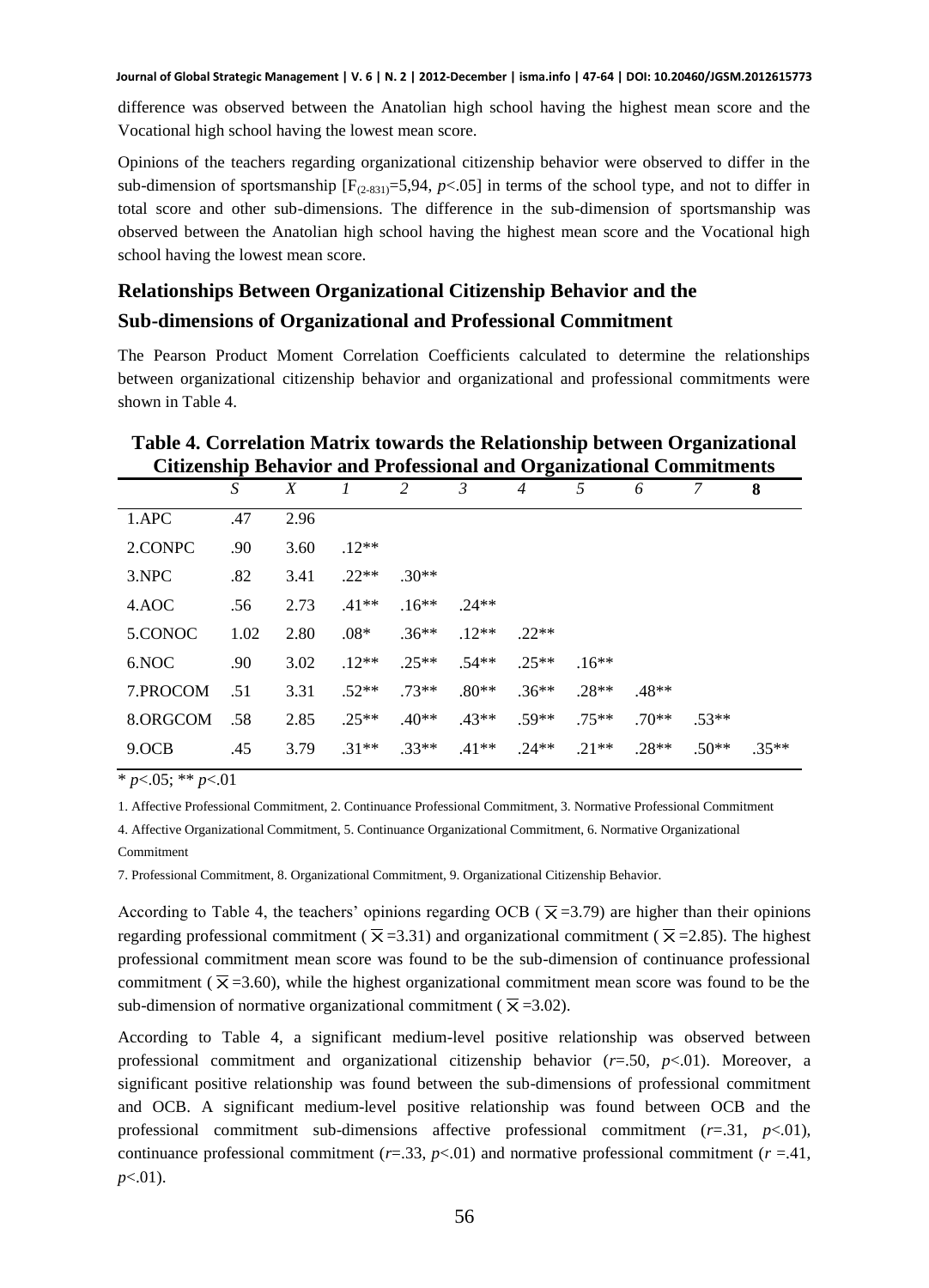A significant medium-level positive relationship was observed between organizational commitment and organizational citizenship behavior  $(r=.35, p<.01)$ . Moreover, a significant positive relationship was found between the sub-dimensions of organizational commitment and OCB. A significant low-level positive relationship was found between OCB and the organizational commitment sub-dimensions affective organizational commitment  $(r=.24, p<.01)$ , continuance organizational commitment  $(r=.21,$  $p<01$ ) and normative organizational commitment ( $r=28$ ,  $p<01$ ).

## Prediction Level of Professional and Organizational Commitments of Organizational Citizenship Behavior

The results of the multiple regression analysis regarding the prediction of organizational citizenship behavior were shown in Table 5.

| Table 5. The Results of the Multiple Regression Analysis Regarding the |
|------------------------------------------------------------------------|
| <b>Prediction of Organizational Citizenship Behavior</b>               |

|                                | в     | <b>SHB</b> |                          |        | p    |
|--------------------------------|-------|------------|--------------------------|--------|------|
| Constant                       | 2.247 | .093       | $\overline{\phantom{0}}$ | 24.288 | .000 |
| <b>Professional Commitment</b> | 0.388 | .031       | .441                     | 12.317 | .000 |
| Organizational                 | 0.090 | .028       | .116                     | 3.226  | .001 |
| Commitment                     |       |            |                          |        |      |

 $R=0.512$ ,  $R^2=0.262$ 

**[F(2-831)=142.212** *p=.000*

According to Table 5, a significant medium-level positive relationship was determined between professional and organizational commitments and the organizational citizenship behavior scores of the secondary school teachers (R=0.512, R<sup>2</sup>=0.26,  $p<.01$ ). Professional and organizational commitments together were found to explain 26% of the total variance of organizational citizenship behavior.

According to the standardized regression coefficient (β), relative order of importance of the predictor variables regarding organizational citizenship behavior was professional commitment and organizational commitment. According to the t-test results regarding the significance level of the regression coefficients, professional and organizational commitments were determined to be significant predictors of organizational citizenship behavior. According to the results of the regression analysis, regression equation regarding the prediction of organizational citizenship behavior was as follows (mathemathical model):[OCB=2247+0.388 PROFESSIONAL COMMITMENT+0.090 ORGANIZATIONAL COMMITMENT]. That is, professional commitment and organizational commitment alone explain the teachers' perceptions of organizational citizenship behavior at the rate of 33% and 9%, respectively.

## **CONCLUSION, DISCUSSION AND SUGGESTIONS**

The present research examined the relationships between organizational citizenship behavior, organizational and professional commitments depending on the opinions of teachers working at different secondary schools. As a result of the research, a significant difference was determined between the organizational commitment perceptions of the teachers, the "affective commitment" and "normative commitment" sub-dimensions of the organizational commitment scale, and the "sportsmanship" sub-dimension of the OCBS according to the school type variable. This difference was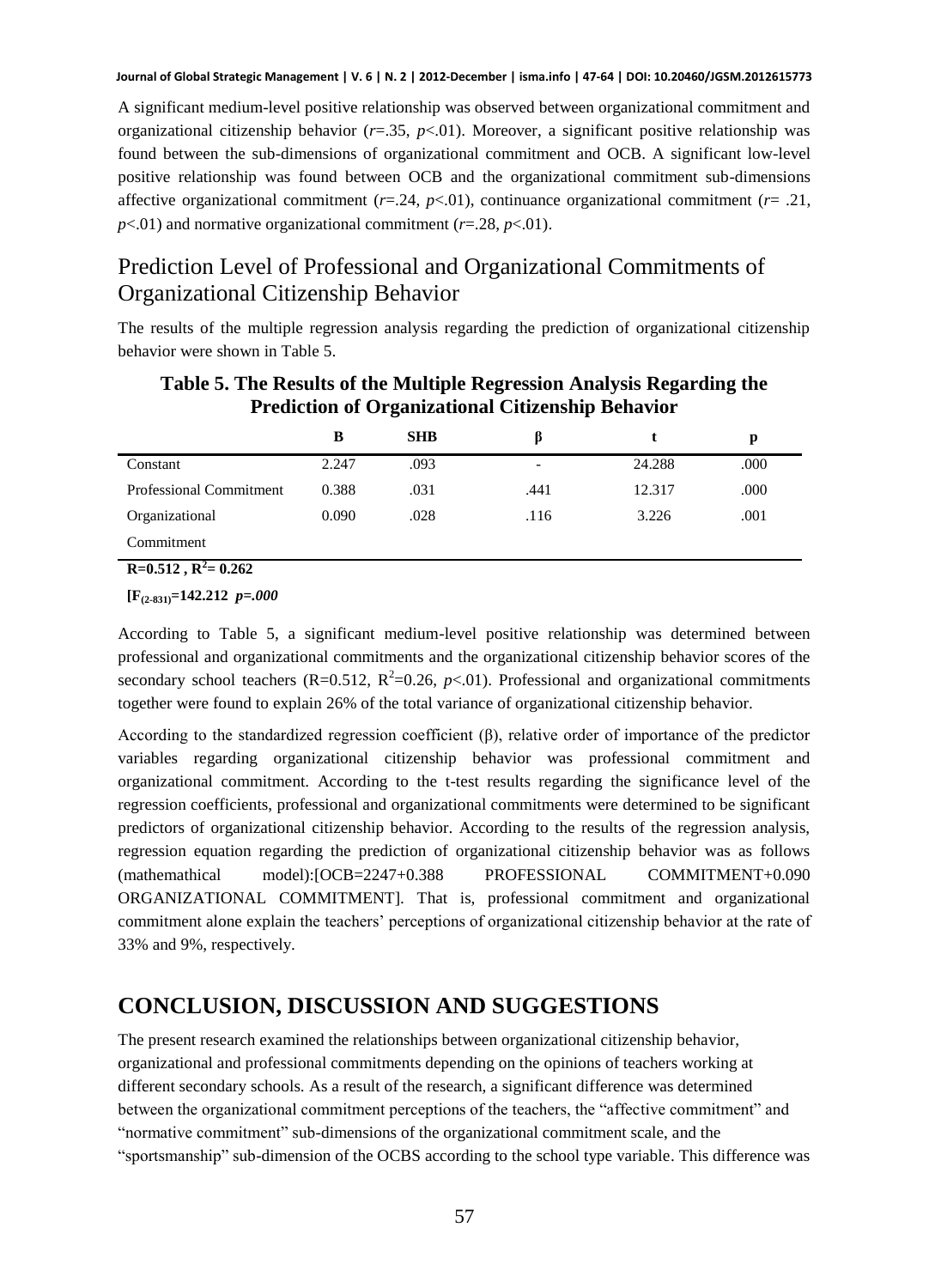observed between the teachers working at Anatolian high schools and vocational high schools, and found to be positive for the teachers working at the Anatolian High Schools.

The concept of organizational commitment is an important factor for the workers to adopt the objectives of the organization, want to continue working at that organization, participate in the management and activities of the organization, and to have a creative and innovative attitude for the organization (Durna and Eren, 2005). According to the present research, the teachers working at Anatolian high schools were found to have higher organizational commitment perceptions than the teachers working at vocational high schools in terms of school type variable. This finding may indicate that the teachers working at Anatolian high schools perform more organizational commitment behaviors than the other teachers working at other schools in adopting the objectives of the organization, wanting to keep working at the organization, participating in the management and activities of the organization, making extra voluntary effort, participating in the decision-making process, and in internalizing the values of the management. Teachers working at vocational high school were found to have lower organizational commitment levels than the teachers working at Anatolian high schools; therefore, the establishment of the necessary school culture and environement and a school management model based on a wide participation in the decision-making processes may be suggested in vocational high schools in order to increase organizational commitment.

According to Balay (2000), organizational commitments of the teachers both contribute to and get affected by the success of the students. Teachers working with active successful students are more committed to their organizations. According to the results of the present research, teachers working at Anatolian high school have higher organizational commitments compared to the ones working at vocational high schools. Students attending to Anatolian high schools are more successful compared to the students attending to vocational high schools as they enter Anatolian high school with much higher scores. Therefore, one of the reasons why teachers working at Anatolian high schools have higher organizational commitments than the teachers working at vocational high schools may be because they work with more active successful students at Anatolian high schools. Thus, the implementation of education policies to increase the quality of the education may be suggested.

Affective organizational commitment means that the workers identify themselves with the organization, are happy for being a member of the organization and are strongly and voluntarily committed to the organization, and indicates that the values of both the organization and the workers are in harmony (Allen and Meyer, 1990; Balay, 2000; Balcı, 2000). The research suggested that teachers working at the Anatolian high schools have higher affective organizational commitments than the ones working at vocational high schools. This finding may indicate that teachers working at Anatolian high schools identify themselves more with the organization, are happier to be a member of that organization and are more committed to the school compared to the teachers working at vocational high schools. It is very important to establish necessary environments in vocational high schools in order to increase the affective commitments of the teachers. Therefore, necessary environments should be established in vocational high schools for the teachers to identify themselves with the organization, feel happy to be a member of that organization, be strongly committed to the organization, and to be in harmony with the values of the school. Affective commitments of the teachers should be improved by systems increasing job satisfaction and participation in the decision-making processes, by carrier development programs, and by the establishment of a school culture in which personal thoughts and values are appreciated and values such as support and altruism prevail.

The existence of incentives and feedbacks in order to improve the workers' feeling of being valuable and beneficial for the objectives of the organization is an important factor increasing affective organizational commitment (Kardeş, 2009). One of the objectives of secondary schools may be placing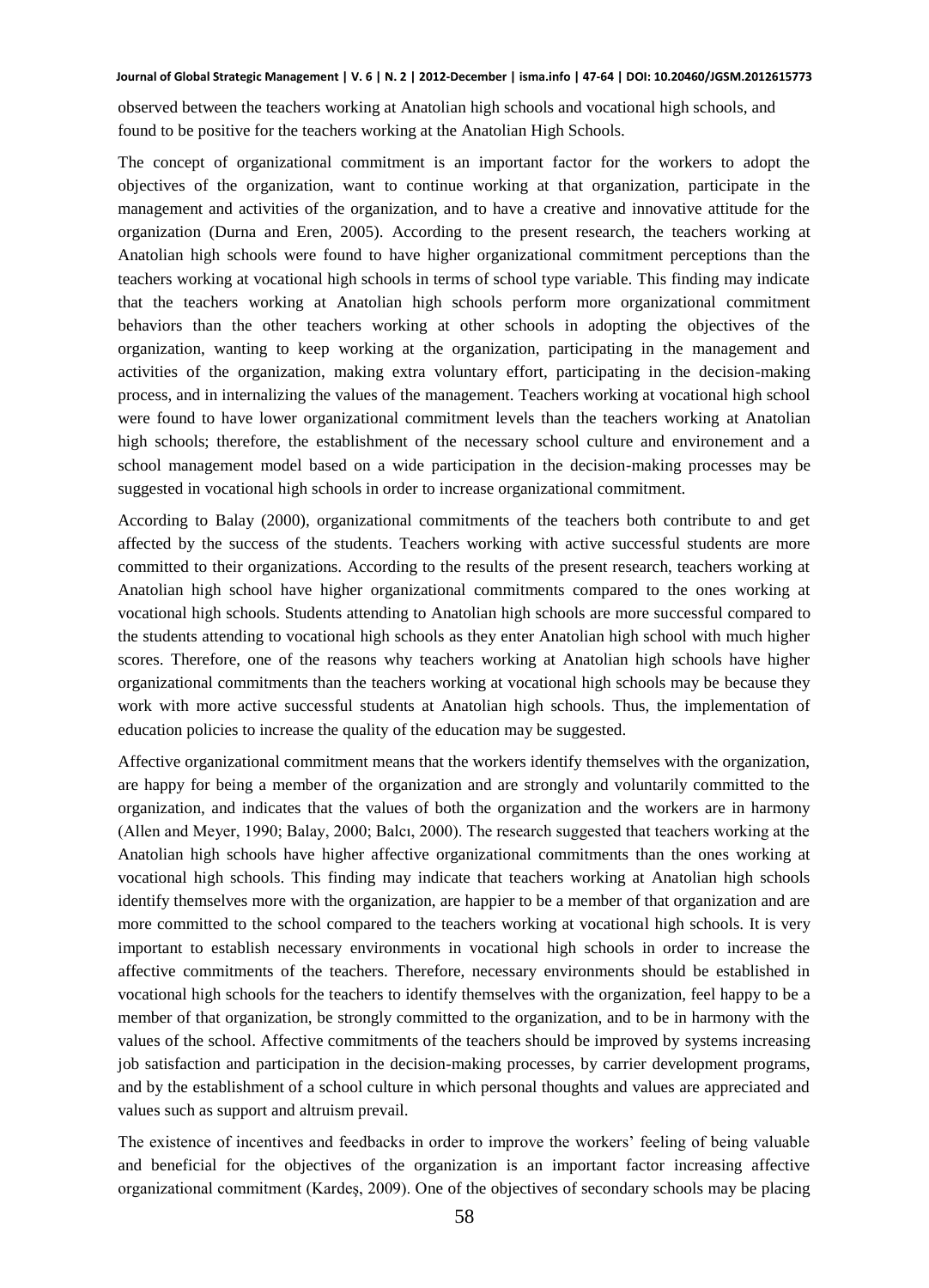a great number of students to higher education institutions. As the rate of the students who are placed in higher education institutions are higher in Anatolian high school than vocational high schools and the teachers working at Anatolian high schools receive more positive feedbacks in this regard than the ones working in vocational high schools may be another reason why teachers working at Anatolian high schools have higher affective organizational commitments.

Workers who have higher affective organizational commitment perform more organizational citizenship behavior (Bolat and Bolat, 2008). As a result of the research, teachers working at Anatolian high schools have higher affective organizational commitments than the ones working at vocational high schools. This finding may indicate that teachers working at Anatolian high schools perform more organizational citizenshio behavior compared to the ones working at vocational high schools.

Workers with high normative commitment consider working at the organization to be their duty, continuing working at the organization to be a proper behavior and an obligation. Although this commitment type includes an obligation, this obligation is based upon virtuousness and ethicalness (Wasti, 2000). Workers having this feeling feel that their organization cares for them, make investments to them and value them, thus feeling obliged to continue working at the organization (Erdoğmuş, 2006). According to the results, teachers working at Anatolian high schools have higher normative organizational commitment than the ones working at vocational high schools. This finding may indicate that teachers working at Anatolian high schools consider working there to be their duty and an obligation as the organization cares for them and value them.

According to Meyer, Stanley, Herscovitch and Topolnytsky (2002), the relationship between continuance commitment and the will to leave the organization gets weaker in workers with low continuance but high affective and normative commitments. Studies conducted in Turkey suggested that workers with high continuance commitment do not have the loyalty of the workers with affective or normative commitment (Wasti, 2000b, 216). According to the present research, teachers working at Anatolian high schools have higher affective an normative commitments than the ones working at vocational high schools. This finding may indicate that teachers working at Anatolian high schools do not consider leaving the organization and are more committed to the organization compared to the teachers working at vocational high schools.

According to the results, significant differences were observed between the affective and normative commitments and total organizational commitments of secondary school teachers in terms of the school type variable. Erdoğmuş (2006) also obtained similar results in her study "The Relationship Between the Personal Traits and Organizational Commitments of Managers Working at Public and Private Elementray Schools". Significant differences were obtained in the affective and normative organizational commitments of the managers in terms of school type in the above mentioned research.

A sub-dimension of organizational citizenship behavior, sportsmanship, means tolerating any negative situation that may result in a tension among the organization members (Özdevecioğlu, 2003: 122), avoiding negative behaviors that may cause any tension among the workers and thinking positive even in negative situations (Organ, 1988; Podsakoff et al., 2000). The present study suggested that teachers working at Anatolian high schools have higher perceptions of sportsmanship compared to the ones working at vocational high schools. This finding may indicate that teachers working at Anatolian high schools tend to avoid negative behaviors that may cause tension in the organizationa and try to think positive even in negative situations.

A significant positive relationship was found between professional and organizational commitments and organizational citizenship behavior. However, professional commitment was determined to be more related to organizational citizenship behavior than organizational commitment. This finding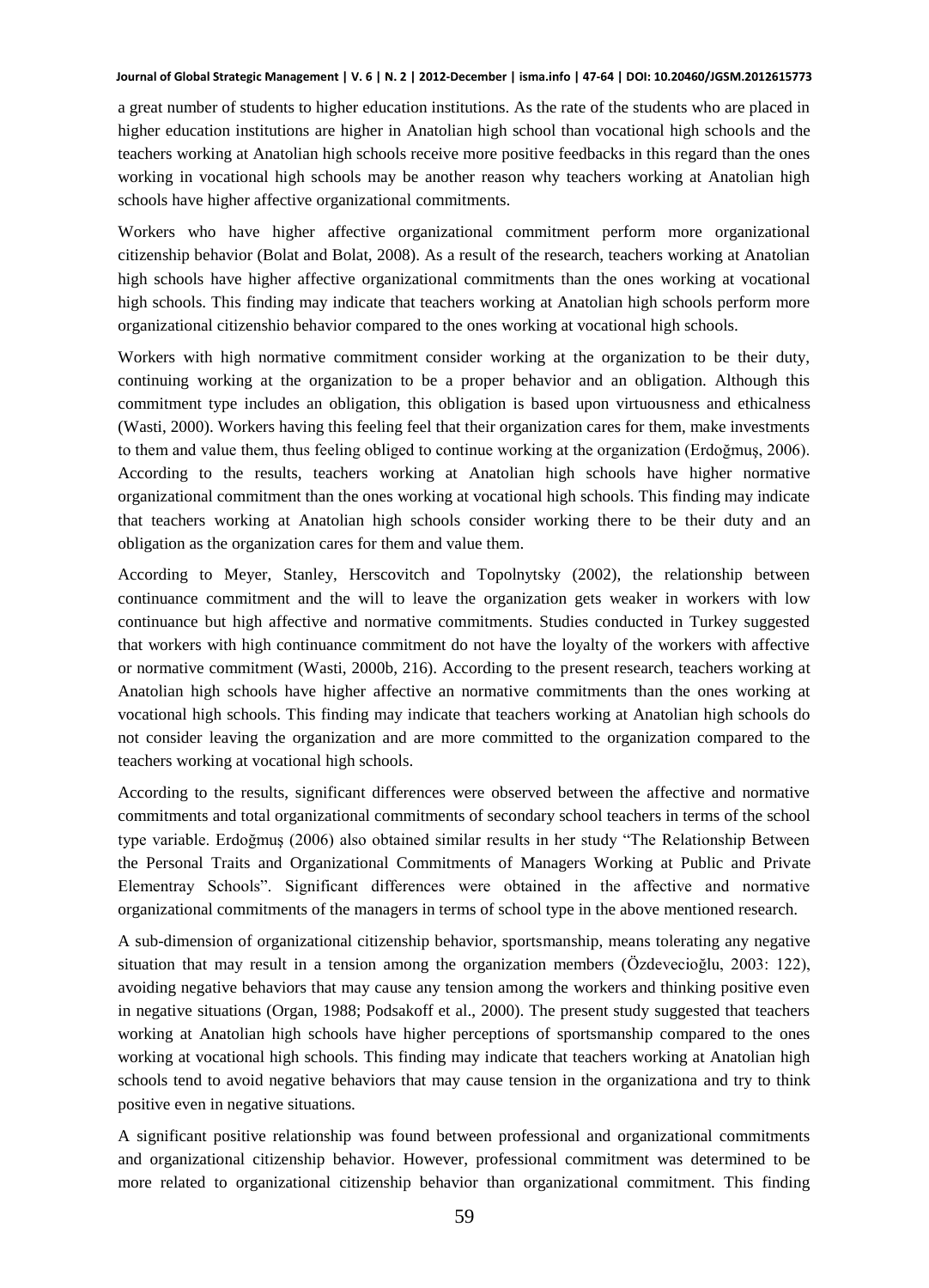indicates that secondary school teachers' perceptions of organizational citizenship behavior have a significant positive relationship with their professional and organizational commitments.

A significant positive relationship was observed between organizational commitment and organizational citizenship behavior. There are studies supporting the findings of the present study in the literature. In the studies of Bakhshi, Sharma and Kumar (2011), Güven (2006), and Bolat and Bolat (2008) conducted upon the opinions of the workers in establishments; of Çetin (2011), Özcan (2008) and Yılmaz and Bökeoğlu (2008) conducted upon the perceptions of the elementary school teachers, and of Mogotsi, Boon and Fletcher (2011) conducted upon the opinions of the secondary school teachers, a significant positive relationship was found between organizational commitment and OCB. However, some studies did not support the findings of the present research. In the studies of Fenton (2004) and Mercan (2006), no significant relationship was found between organizational commitment and OCB regarding the opinions of the teachers.

According to the results, professional and organizational commitments together were determined to explain approximately 26% of the total variance of the organizational citizenship behavior perceptions of the teachers. Professional and organizational commitments alone were determined to explain the organizational citizenship behavior perceptions of the teachers at the rate of 33% and 9%, respectively. This finding may indicate that secondary school teachers' perceptions of organizational citizenship behavior are more related to professional commitment than organizational commitment. That is, professional commitment is the most effective factor on organizational citizenship behavior. In the study of Aslan (2008), similar results were obtained. Again in the above mentioned study conducted upon nurses, the sub-dimension of professional commitment was found to be the most effective factor on organizational citizenship behavior.

As a result of the present study, teachers are found to have higher professional commitments than organizational commitments. An individual may be committed to his/her profession, but not to the organization (Ceylan and Bayram, 2006: 107). This finding may indicate that teachers are more committed to their professions rather than their organizations. There are studies supporting the results of the present study in the literature. In the study of Özmen, Özer and Saatçioğlu (2005) the academicians, and in the study of Cohen (2006) the teachers were found to have higher professional commitments than organizational commitments.

In order to improve organizational citizenship behavior in the organizations, organizational commitments of the workers should also be increased. Therefore, school managers have an important role in establishing an organizational culure in which the teachers adopt the objectives of the organization, want to continue working at the organization, participate in the management and activities of the organization, and have a creative and innovative attitude for the organization.

The research is only limited to the opinions of the teachers working at secondary schools in Giresun; therefore, the results should be evaluated accordingly. The results may be generalized if further researches with a wider teacher universe are conducted in different provinces. Therefore, researchers may be suggested to conduct further studies in order to determine the relationship between organizational citizenship behavior, professional and organizational commitments of teachers from different provinces in different regions. Moreover, a comparative study may be conducted depending on the opinions of teachers from public and private schools.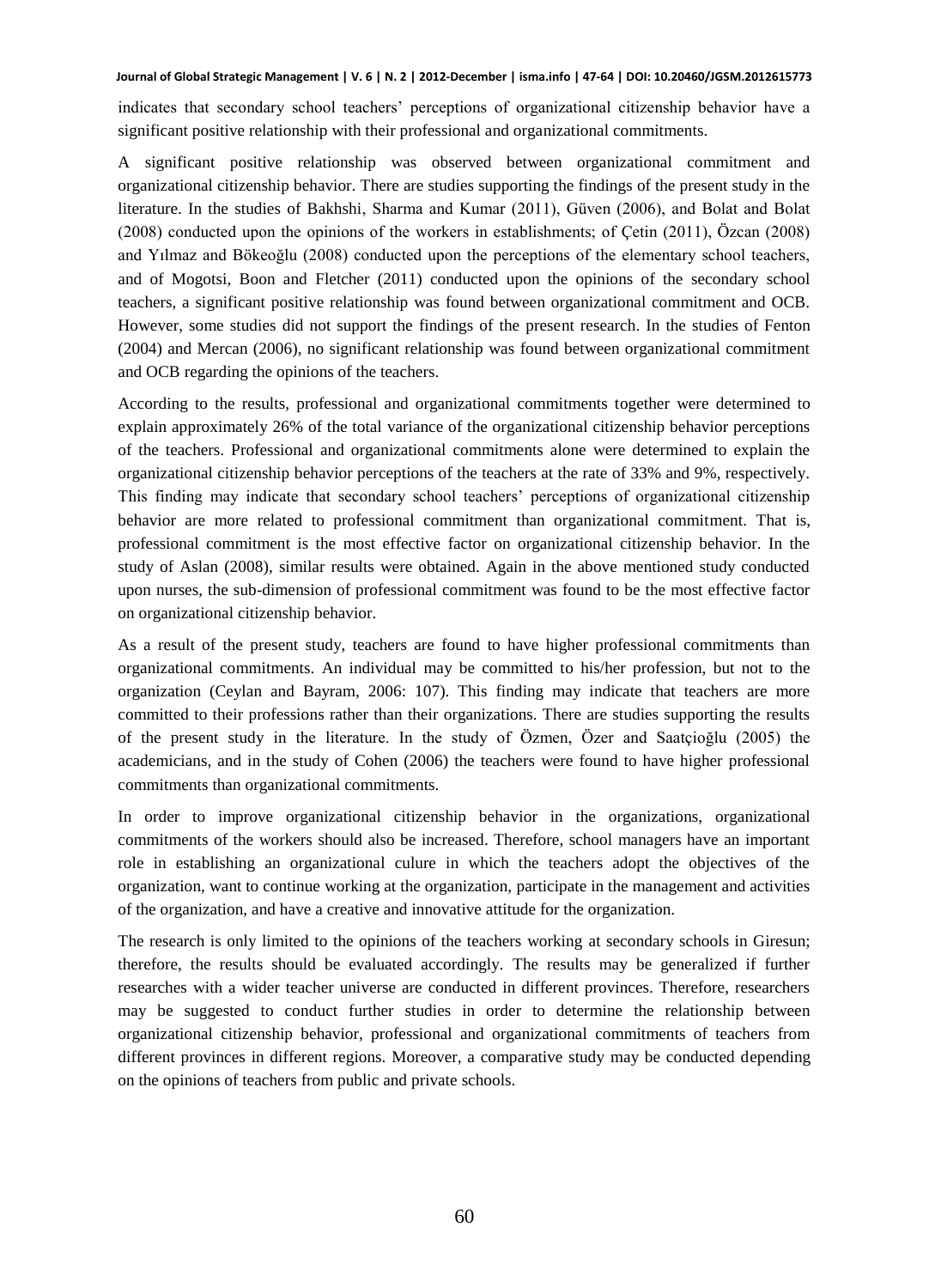## **REFERENCES**

Allen, N. J. ve Meyer, J. P. (1990). The measurement and antecedents of affective, continuance, and normative commitment to the organization. *Journal of Occupational Psychology, 63,* 1–18.

Aslan, Ş. (2008). Örgütsel vatandaşlık davranışı ile örgütsel bağlılık ve mesleğe bağlılık arasındaki ilişkilerin araştırılması. *Yönetim ve Ekonomi, 15* (2), 163-178.

Aydoğan, İ. (2010). Örgütsel vatandaşlık davranışı., H. B. Memduoğlu ve Kürşad Yılmaz. (Editörler). *Yönetimde yeni yaklaşımlar.* Ankara Pegem Akademi, 292-320.

Bakkshi, A., Sharma, A. D. ve Kumar, K. (2011). Organizational commitment as predictor of organizational citizenship behavior. *European Journal of Business and Management*, 3 (4), 78-86. Erişim Tarihi: 18. 01.2012.

Balay, R. (2000). *Yönetici ve öğretmenlerde örgütsel bağlılık***.** Ankara: Nobel Yayın Dağıtım.

Balcı, A. (2000). *Örgütsel sosyalleşme: kuram, strateji ve taktikler*. Ankara: Pegem A Yayıncılık.

Baş, G. ve Şentürk, C. (2011). İlköğretim okulu öğretmenlerinin örgütsel adalet, örgütsel vatandaşlık ve örgütsel güven algıları. *Kuram ve Uygulamada Eğitim Yönetimi, 17 (1),* 29-62.

Bayraktaroğlu, S., Kutanis, R. Ö. ve Dosaliyeva, D. (2009). İşkoliklik ve örgütsel bağlılık: bankacılık sektöründe karşılaştırmalı bir araştırma. *17. Ulusal Yönetim ve Organizasyon Kongresi Bildiriler Kitabı*. 21-23 Mayıs. Eskişehir: Eskişehir Osmangazi Üniversitesi, 553-558.

Blau, G. (2001). On assessing the construct validity of two multidimensional constructs occupational commitment and occupational entrenchment. *Human Resources Management Review*, 11, 279-298.

Bogler, R. ve Somech, A. (2004). Influence of teacher empowerment on teacher's organizational commitment, professional commitment and organizational citizenship behavior in schools. *Teaching and Teacher Education*, 20, 277-289

Bolat, İ. O. ve Bolat, T. (2008). Otel işletmelerinde örgütsel bağlılık ve örgütsel vatandaşlık davranışı ilişkisi. *Balıkesir Üniversitesi, Sosyal Bilimler Dergisi, 11 (*19), 75-94.

Bolat, O. İ., Bolat, T. ve Seymen, O. A. (2009). Güçlendirici lider davranışları ve örgütsel vatandaşlık davranışı arasındaki ilişkinin sosyal mübadele kuramından hareketle incelenmesi. Balıkesir Üniversitesi Sosyal Bilimler Enstitüsü Dergisi, 12, 21, 215-239.

Brief, A. P. ve Motowidlo, S. J. (1986). Prosocial Organizational Behaviors. *Academy of Management Rewiew,* 11, 710-725.

Buluç, B. (2008). Ortaöğretim okullarında örgütsel sağlık ile örgütsel vatandaşlık davranışları arasındaki ilişki. *Türk Eğitim Bilimleri Dergisi, 6, (4),* 571-602.

Büyüköztürk, Ş. (2005). *Sosyal bilimler için veri analizi el kitabı*. Ankara: Pegema yayıncılık

Büyüköztürk, Ş., Çakmak, E. K., Akgün, Ö. E., Karadeniz, Ş. ve Demirel, F. (2010). *Bilimsel araştırma yöntemleri (7 Baskı).* Ankara: Pegem Yayıncılık.

Celep, C. (2000). *Eğitimde örgütsel adanma ve öğretmenler*. Ankara: Anı Yayıncılık.

Ceylan, C. ve Bayram, N. (2006). Mesleki bağlılığın örgütsel bağlılık ve örgütten ayrılma niyeti üzerine etkilerinin düzenleyici değişkenli çoklu regresyon analizi. *Atatürk Üniversitesi İktisadi ve İdari Bilimler Dergisi, 20 (1)*, 105-120.

Cohen, A. ve Vigoda, E. (2000). Do good citizen make good organizational citizens?An empirical examination of the relationship between general citizenship and organizational citizenship behavior in Israel. *Administration and Society*, 32(5), 596-625.

Cohen, A. (2006). The relationship between multiple commitments and organizational citizenship behavior in Arab and Jewish culture. *Journal of Vocational Behavior, 69,*105–118.

Çetin, F. (2011). Örgütsel vatandaşlık davranışlarının açıklanmasında örgütsel bağlılık, iş tatmini, kişilik ve örgüt kültürünün rolü. *Yayınlanmamış doktora tezi.* Ankara Üniversitesi Sosyal Bilimler Enstitüsü.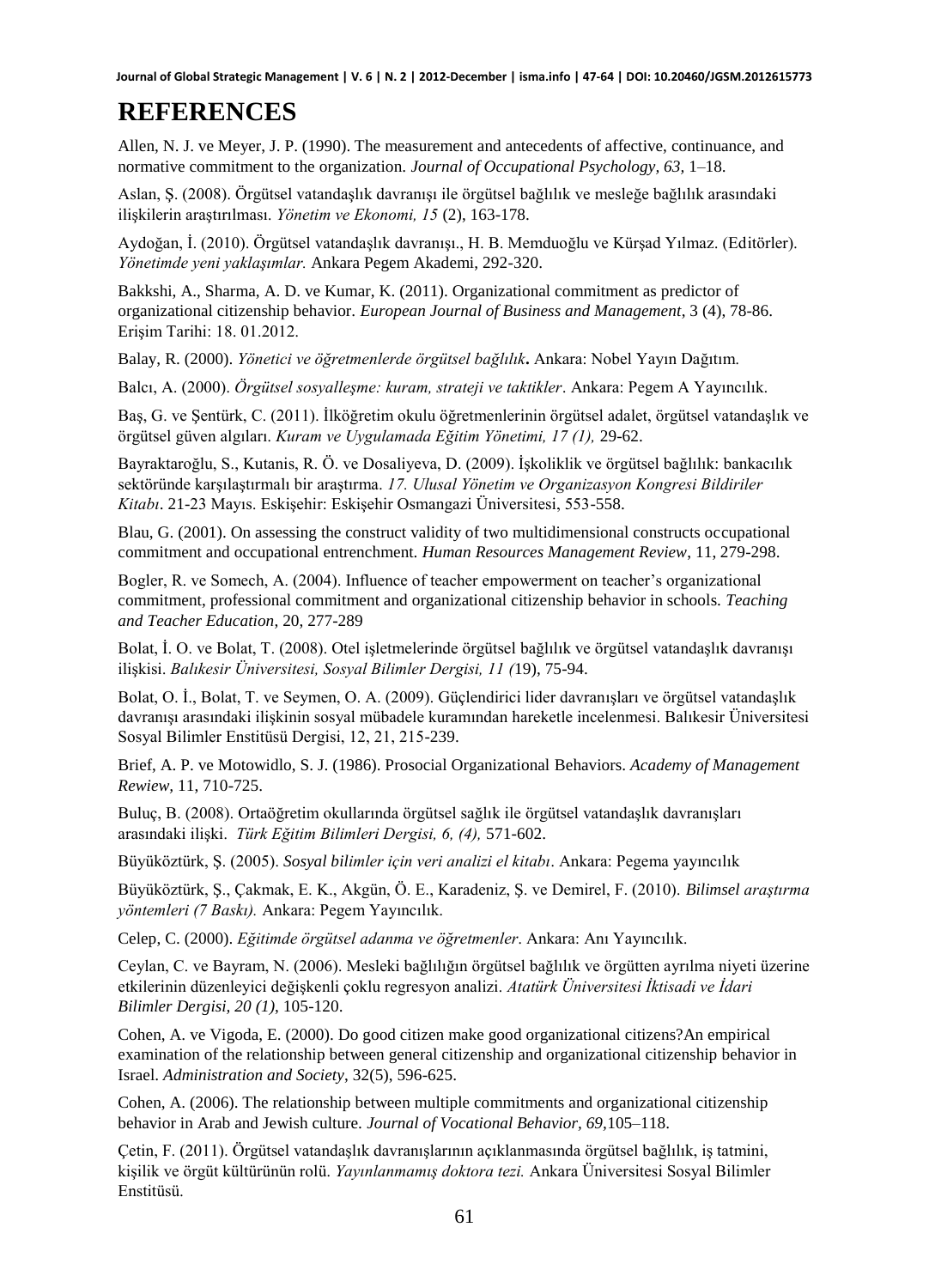Çetin, M. Ö. (2004). *Örgütsel vatandaşlık davranışı*. Ankara: Nobel Yayın Dağıtım.

Durna, U. ve Eren, V. (2005). Üç bağlılık ekseninde örgütsel bağlılık. *Doğuş Üniversitesi Dergisi, 6 (*2), 210-219.

Erdoğmuş, H. (2006). *Resmi özel ilköğretim okullarında çalışan yöneticilerin kişisel özellikleri ile örgütsel bağlılıkları arasındaki ilişki*. Yayınlanmamış yüksek lisans tezi. İstanbul: Marmara Üniversitesi. Eğitim Bilimleri Enstitüsü.

Eren, E. (2010). *Örgütsel davranış ve yönetim psikolojisi.* (12. Baskı). İstanbul: Beta Yayınları.

Feather, N. T. ve Rauter, K. A. (2004). Organizational citizenship behaviours in relation to job status, job insecurity, organizational commitment and identification, job satisfaction and work values. *Journal of Occupational and Organizational Psychology, 77,* 81–94.

Fenton Le Share, K. S. (2004). A correlation analysis among organizational citizenship behavior, teacher job satisfaction, and organizational commitment in low performing New York City public high schools. *Unpublished master thesis.* Submitted to Regent University School of Leadership Studies.

Greenberg, J. ve Baron, R. A. (2000). *Behavior in organizations. 7 th. Ed*. NewJersey: Prentice-Hall.

Güney, S. (2004). *Açıklamalı yönetim-organizasyon ve örgütsel davranış terimler sözlüğü.* Ankara: Siyasal Kitabevi.

Güven, M. (2006). Örgütsel bağlılık ve örgütsel vatandaşlık davranışı arasındaki ilişki. *Yayınlanmamış yüksek lisans tezi.* Marmara Üniversitesi Sosyal Bilimler Enstitüsü, İstanbul.

İrmiş, A., Gök, E. E. (2008). Küresel feodalizm: Az gelişmiş ülkelerde fason üretimi ve örgütsel vatandaşlık olgusu. *Akademik İncelemeler Dergisi,* 3 (1), 193-218.

İşbaşı, Ö. J. (2000). Örgütsel vatandaşlık davranışı: farklı ölçeklerin uygulanabilirliğine ilişkin bir çalışma. *8. Ulusal Yönetim ve Organizasyon Kongresi*, 359–372.

Karaman, K., Yücel, C. ve Dönder, H. (2008). Öğretmen görüşlerine göre, okullardaki bürokrasi ile örgütsel vatandaşlık arasındaki ilişki. *Kuram ve Uygulamada Eğitim Yönetimi, 14* (53), 49-74.

Kardeş, G. G. (2009). *Örgütsel bağlılığın dinamikleri.* Yayınlanmamış Yüksek Lisans Tezi. Gazi Üniversitesi. Sosyal Bilimler Enstitüsü.

Köse, S., Kartal, B. ve Kayalı, N. (2003). Örgütsel vatandaşlık kavramı ve tutuma ilişkin faktörlerle ilişkisi üzerine bir araştırma. *Erciyes Üniversitesi İktisadi ve İdari Bilimler Fakültesi Dergisi*, 20, 1-19.

Luthans, F. (1995). *Organizational behavior.* Seventh edition. New York: McGraw Hill.

McKenzie, S. G. (2011). Trust and organizational citizenship: a study of the relationship of the three referents of trust and the organizational citizenship of elementary school teachers. *Unpublished master thesis.* The University of Texas at San Antonio

Mackenzie, S. B., Podsakoff, P.M ve Podsakoff, N. P. (2011). Challenge-orıented organızatıonal cıtızenshıp behavıors and organızatıonal effectıveness: do challenge-orıented behavıors really have an ımpact on the organızatıon's bottom lıne? *Personnel Psychology, 64,* 559–592

Mercan, M. (2006). Öğretmenlerde örgütsel bağlılık, örgütsel yabancılaşma ve örgütsel vatandaşlık. *Yayınlanmamış yüksek lisans tezi.* Kocatepe Üniversitesi Sosyal Bilimler Enstitüsü, Afyonkarahisar.

Meyer, J. P., Stanley, D. J., Herscovitch, L. ve Topolnytsky, L. (2002). Affective, continuance, and normative commitment to the organization: a meta analysis of antecedents, correlates, and consequences. *Journal of Vocational Behavior, 61,* 20-52.

Meyer, J. P. Allen, N. J. ve Smith, C. A. (1993). Commitment to organizations and occupations: Extension and test of a three component conceptualization. *Journal of Applied Psychology,* 78 (4), 538- 551.

Meyer, J. P. ve Allen, N. J. (1997). *Commitment in the workplace. theory, research and application*. London: Sage Publications.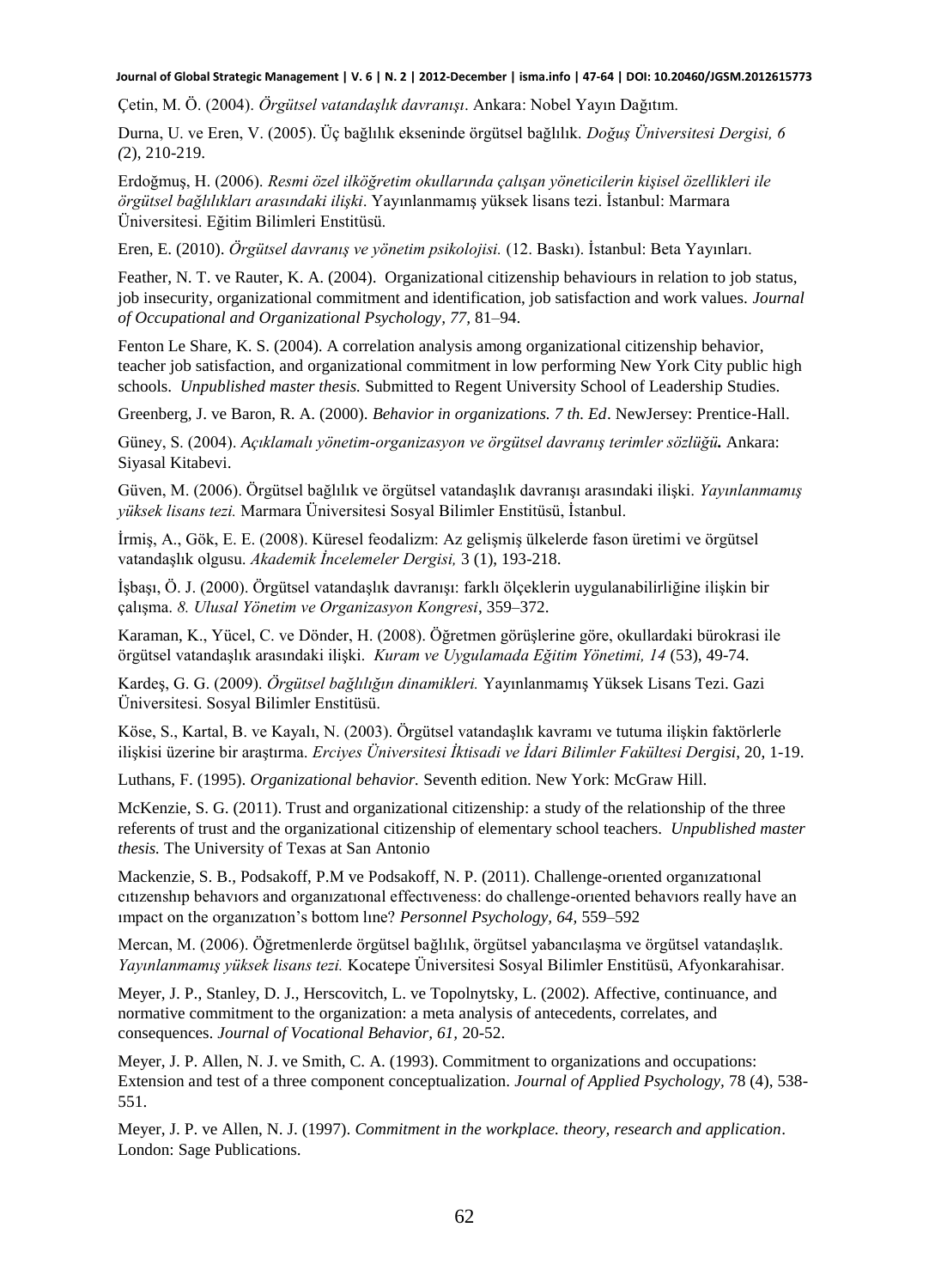Meyer, J. P. ve Allen N. J. (1991).A three-component conceptualization of organizational commitment. *Human Resource Management Review,* 1*,* 61–89.

Mogotsi, I. C., Boon, J. A., Fletcher, L. (2011). Modelling the relationships between knowledge sharing, organisational citizenship, job satisfaction and organisational commintment among school teachers in Botswana. *African Journal of Library, Archives and Information Science,* 21 (1), 41-58.

Mowday, R., Steers, R. ve Porter, L. (1979). The measurement of organizational commitment. *Journal of Vocational Behavior,* 14, 224–247.

Nguni, S., Sleegers, P. ve Denesen, E. (2006). Transformational and transactional leadership effects on teachers' job satisfaction, organizational commitment, and organizational citizenship behavior in primary schools: the Tanzanian case. *School Effectiveness and School Improvement,* 17 (2), 145–177.

Oğuz, E. (2011). Öğretmenlerin örgütsel vatandaşlık davranışı ile yöneticilerin liderlik stilleri arasındaki ilişki. *Kuram ve Uygulamada Eğitim Yönetimi,* 17 (3), 377-403.

Organ, D. W. (1988). O*rganizational citizenship behavior, the good soldier syndrome.* Lexington, MA, Lexington Books.

Özcan, O. (2008). İlköğretim öğretmenlerinin örgütsel özdeşim, örgütsel bağlılık ve örgütsel vatandaşlık davranışlarının demografik özelliklere göre incelenmesi. *Yayınlanmamış yüksek lisans tezi.*  Yeditepe Üniversitesi Sosyal Bilimler Enstitüsü.

Özdemir, A. (2010). İlköğretim okullarında yönetici desteğinin ve bireycilik-ortaklaşa davranışçılığın örgütsel vatandaşlık davranışı ile ilişkisi. *Kuram ve Uygulamada Eğitim Yönetimi,* 16 (1), 93-112.

Özdevecioglu, M. (2003). Örgütsel vatandaşlık davranışı ile üniversite öğrencilerinin bazı demografik özellikleri ve akademik başarıları arasındaki ilişkilerin belirlenmesine yönelik bir araştırma. *Erciyes Üniversitesi İktisadi ve İdari Bilimler Fakültesi Dergisi,* 20*,* 117 - 135.

Özdevecioğlu, M. ve Aktaş, A. (2007). Kariyer bağlılığı, mesleki bağlılık ve örgütsel bağlılığın yasam tatmini üzerindeki etkisi: İş-aile çatışmasının rolü. *Erciyes Üniversitesi İktisadi ve İdari Bilimler Fakültesi Dergisi,* 28, 1-20.

Özer, G. ve Uyar, M. (2010). Muhasebecilerin etik oryantasyonlarının mesleki bağlılığa etkisi üzerine bir inceleme. *Muhasebe ve Finansman Dergisi,* 48, 89-100. Erişim Tarihi: 07.02.2012.

Özmen, Ö. T., Özer, P. S. ve Saatçioğlu, Ö. Y. (2005). Akademisyenlerde örgütsel ve mesleki bağlılığın incelenmesine ilişkin bir araştırma. *İşletme Fakültesi Dergisi,* 6 (2), 1-12.

Özutku, H. (2008). Örgüte duygusal, devamlılık ve normatif bağlılık ile iş performansı arasındaki ilişkinin incelenmesi. *İstanbul Üniversitesi İşletme Fakültesi Dergisi,* 37 (2), 79-97.

Peelle III, H. E. (2007). Reciprocating perceived organizational support through citizenship behaviors. *Journal of Managerial Issues,* 19 (4)*,* 554-575.

Podsakoff, P. M., MacKenzie, S. B., Paine, J. B. ve Bachrach, D. G. (2000). Organizational citizenship behaviors: A critical review of the theoretical and empirical literature and suggestions for future research. *Journal of Management*, 26 (3), 513-563.

Podsakoff, N. P., Blume, B. D., Whiting, S. W., & Podsakoff, P. M. (2009). Individual-and organization-level consequences of organizational citizenship behaviors: A meta-analysis. The Journal of Applied Psychology, 94, 122−141.

Polat, S. ve Celep, C. (2008). Ortaöğretim öğretmenlerinin örgütsel adalet, örgütsel güven, örgütsel vatandaşlık davranışlarına ilişkin algıları. *Kuram ve Uygulamada Eğitim Yönetimi,* 14 (54), 307-331.

Reichers, A. E. (1985). A review and reconceptualization of organizational commitment. *Academy of Management Rewiew,* 10 (3), 465-476.

Scott B. Mackenzie, S. B., Podsakoff, P. M. ve Podsakoff, N. P. (2011). Challenge-oriented organizational citizenship behaviors and organizational effectiveness: do challenge-oriented behaviors really have an impact on the organization's bottom line? *Personnel Psychology,* 64*, 559–592.*